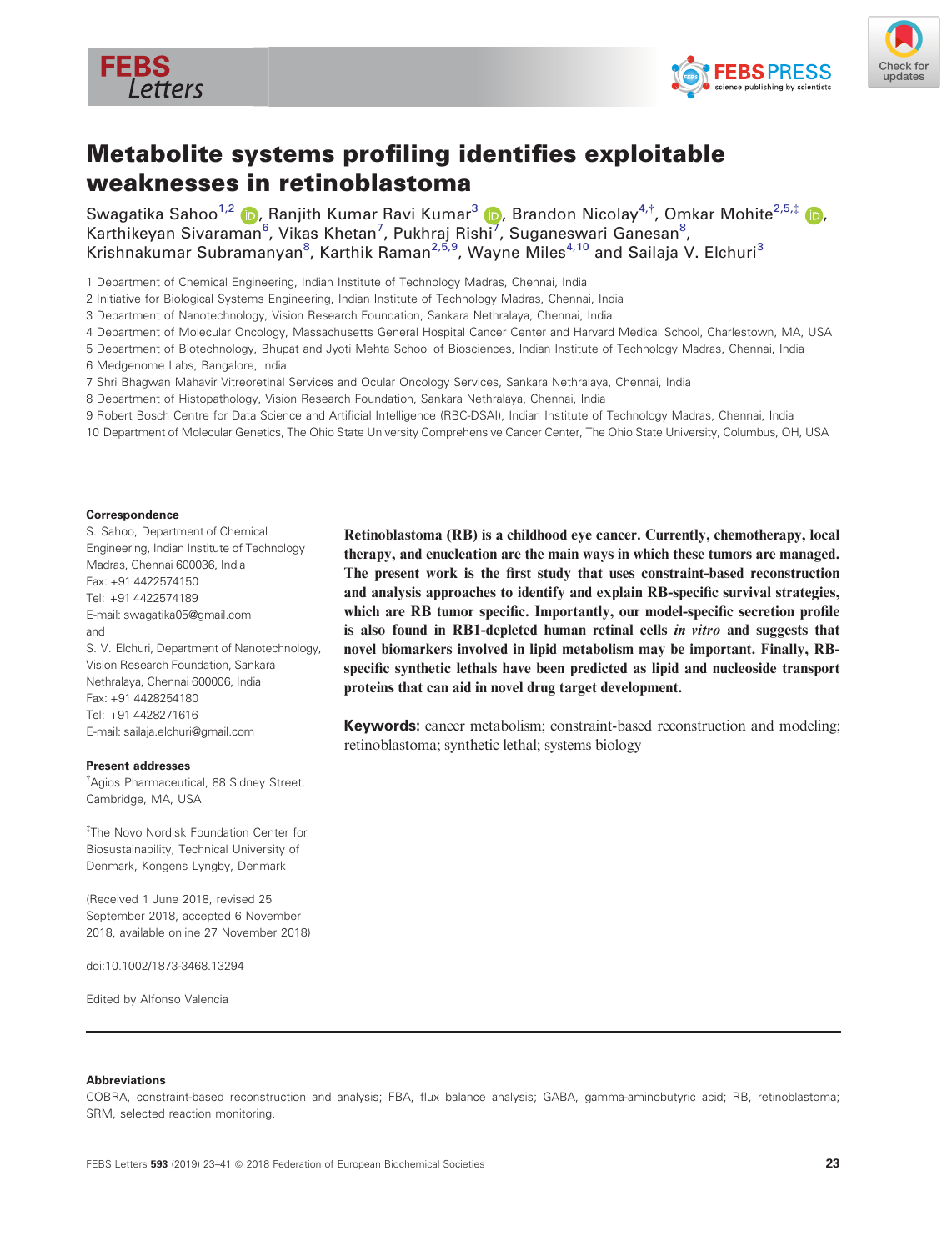The retina is a metabolically active tissue that preferentially uses carbohydrates (i.e., glucose and mannose) for energy [\[1\]](#page-14-0). In addition, extensive lipid metabolism (e.g., fatty acid metabolism) and vitamin metabolism (e.g., vitamin A and pteridine metabolism), along with specialized amino acid metabolism (e.g., glutamate metabolism and urea cycle), make retinal tissue unique from the rest of the central nervous system. Retinoblastoma (RB) is caused by the loss of RB1 (GeneID: 5925, RB1) function [\[2\]](#page-14-0). It is a childhood tumor affecting one or both eyes with an incidence of 1 in 15 000 to 20 000 births [[3](#page-14-0)–[5](#page-14-0)]. Due to late-stage presentation, mortality is higher in Asia and Africa (35–73%), when compared to United States (5–13%) [\[5](#page-14-0)–[7\]](#page-14-0). Additionally, patients with germ line mutation are prone to secondary cancers compared to the general population [\[8](#page-14-0)]. The medical management for RB involves predominantly chemotherapy, that is, systemic chemotherapy with triple chemotherapy drugs like carboplatin, etoposide, and vincristine. Currently, intravitreal chemotherapy with melphalan and intra-arterial chemotherapy with carboplatin are commonly practiced to save the vision of these children. If these measures fail, enucleation is done [\[9,10\]](#page-14-0). However, both enucleation and chemotherapy have severe side effects, including intellectual and developmental disabilities [\[11](#page-14-0)–13]. Recently, metabolomics on RB samples identified a number of metabolites (majorly from amino acid and lipid metabolism), concentrations of which significantly differed from healthy tissue [\[14\]](#page-14-0). This highlights the role of retinoblastoma-specific metabotype and its potential for explaining the underlying pathology.

Constraint-based reconstruction and analysis (COBRA) remains the preferred systems biology tool to gain fundamental knowledge on the genomics and biochemistry of the target organism [[15](#page-14-0)]. In line with this, the human metabolic reconstruction, that is, Recon [[16](#page-14-0)– [18](#page-14-0)], has been published accounting for metabolic reactions and their associated enzymes/genes operating in any given human cell. Recon serves as a knowledge base for interrogating human metabolism within any given disease context [[19,20](#page-14-0)]. Consequently, integration of 'omics' data onto the core metabolic model helps a clearer understanding of the molecular events, (i.e., the genomic, transcriptomic, proteomic, or metabolomic factors) that drive the cancer phenotype [\[21\]](#page-15-0). Subsequently, algorithms exist (e.g., GIMME, iMAT, MBA, FastCore, etc.) that can integrate the 'omics' data to generate condition-specific models [\[22\]](#page-15-0). A number of studies have employed COBRA modeling strategy, in order to explain the cancer-specific phenotype and its underlying metabolic factors [[21,23](#page-15-0)–25].

Synthetic lethality is a novel concept in cancer research, wherein, genes/reaction pairs when targeted together hinder cell viability [[26](#page-15-0)]. This has been widely explored to develop treatment options with respect to cancer-specific drug targets [[26](#page-15-0)–28]. Additionally, COBRA modeling approaches have enabled in identification of robust cancer-specific synthetic lethal interactions [\[29,30\]](#page-15-0).

To date, no study exists that uses mathematical modeling to analyze the major functions of retina and their derangement in RB, from the biochemical pathways/metabolism standpoint. Here, we present a constraint-based metabolic model of RB, which uses RNAseq data of healthy as well as patient groups as constraints for generating patient-specific models from the human metabolic network, Recon 2 [[17](#page-14-0)]. The generated models were used to identify the precise metabolic differences between healthy versus RB as well as between the cancer types. The RB-specific secretion profiles as predicted by the models were validated using MS/MS. Furthermore, synthetic lethals associated with RB progression were identified and novel drug targets were suggested.

## Materials and methods

## Obtaining gene expression data

Normal retina ( $N = 3$ , aged 5, 12 and 22 years) samples for RNA sequencing were obtained from PU Shah eye bank at Medical Research Foundation, Sankara Nethralaya. The RB tumors  $(N = 7)$  were obtained from informed consent from the parents of the diseased children treated at Vision Research Foundation, Sankara Nethralaya and the protocol was approved by the Institutional Ethics Committee of Vision Research Foundation. We stored the tissues at  $-80$  °C until further use.

Normal retina samples were collected from the healthy cadaveric eyes, post corneal transplantation supplied by C U Shah Eye Bank, Medical Research Foundation, Sankara Nethralaya. This study was conducted at Vision Research Foundation, Sankara Nethralaya, India, and was approved by the Vision Research Foundation Institutional Ethics Board (Ethical clearance no: 249B-2011-P).

#### RNA extraction for RNA-seq

RNA was extracted from tumors and normal retina using TRIzol reagent (#15596026, Thermo Fisher Scientific, Waltham, MA, USA) according to manufacturer's protocol. The quality and concentration of RNA were determined on 2200 TapeStation using the RNA-specific Tapes and reagents (#5067-5576, 5577, Agilent Technologies, Santa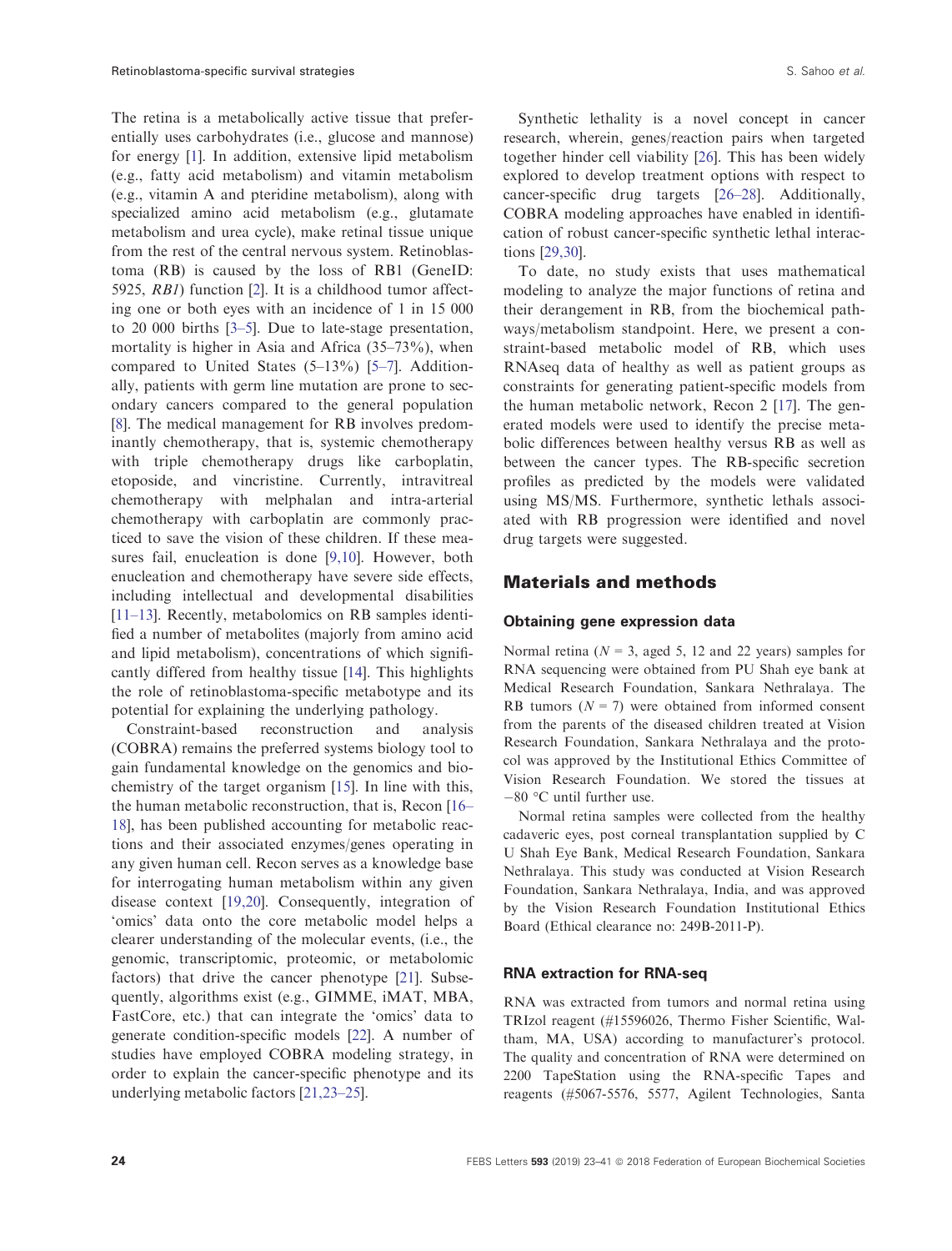Clara, CA, USA) and Qubit 3.0 Fluorimeter (#Q33216, Thermo Fisher Scientific) with RNA HS Assay (#Q32852, Thermo Fisher Scientific).

#### RNA library preparation and RNA-seq

After the RNA passed the defined quality control measures, the library was prepared using the TruSeq RNA Library Prep Kit V2 (#RS-122-2001/RS-122-2002, Illumina Inc., San Diego, CA, USA). Using divalent cations under high temperature, the Ribo-depleted RNA was fragmented. Initially, the firststrand cDNA was developed from fragmented RNA by using reverse transcriptase and random primers, followed by second-strand cDNA synthesis using DNA polymerase I and RNase H. A single 'A' base was added, and cDNA was then ligated to the adapters. This product was purified and amplified using PCR to make the final cDNA library. This library was quantified using Qubit DNA Assay and by using DNATapeStation D1000 Screen Tape (#5067-5582,5583, Agilent Technologies) amplified and sequenced on the HiSeq2500 with 100 bp paired-end chemistry. The TruSeq Universal Adapter is 5'AATGATACGGCGACCACCGAGATC TACACTCTTTCCCTACACGACGCTCTTCCGATCT3′.T and the TruSeq Illumina Index Adapter is as follows: 5'GA TCGGAAGAGCACACGTCTGAACTCCAGTCAC [IND EX] ATCTCGTATGCCGTCTTCTGCTTG3'. This was performed at Medgenome labs, Bangalore.

## **Bioinformatics**

The raw fastq files generated during sequencing were first subjected to quality check to filter out substandard data. This was followed by adapter trimming, which was done using CUTADAPT v-1.8dev [\(ftp://ftp.ensembl.org/pub/release](ftp://ftp.ensembl.org/pub/release75/gtf/homo_sapiens/Homo_sapiens.GRCh37) [75/gtf/homo\\_sapiens/Homo\\_sapiens.GRCh37\)](ftp://ftp.ensembl.org/pub/release75/gtf/homo_sapiens/Homo_sapiens.GRCh37). The processed data had no contamination from non-polyA tailed RNAs, mitochondrial genome sequences, ribosomal RNAs, transfer RNAs, adapter sequences due to the usage of BOW-TIE2 v-2.2.4 [[31](#page-15-0)]. The paired-end reads were aligned to refer-ence human genome, GRCh37/hg19 using HISAT v-0.1.7 [[32\]](#page-15-0). The gene expression in normal retina and RB tumors were calculated using FPKM values (Fragments Per Kilobase of transcript per Million mapped reads) using CUFFLINKS v-2.2.1 [\[33\]](#page-15-0). Significant differences in the FPKM values for the seven tumors and three retina sample genes were calculated by performing DESeq analysis [[34\]](#page-15-0). DESeq2 was used to get the Differential Gene Expression for RNA-SEQ experiment. This used negative binomial distribution model to calculate the differential expression of the genes and was run on R script. The raw counts represented as a matrix were used as the input for DESeq2. For each sample, the number of sequences, which have been assigned to each gene, was reported. The values in the matrix were un-normalized counts. Deseq2 normalization was based on the retina  $(N = 3)$  and retinoblastoma samples  $(N = 7)$  as control and

test samples. Prefiltering was done by removing reads with low reads to reduce the data size. The technical replicates were collapsed by combining the counts from technical replicates into single columns of the count matrix. The term technical replicate implies multiple sequencing runs of the same library. The output of DESeq2 consisted of the Ensembl gene ID, base mean, log2 fold change-retinoblastoma versus retina, standard error (IfcSE), stat—Wald statistic, P value —Wald test  $P$  value and adjusted  $P$  values. We used adjusted P values for obtaining significant fold change between the retinoblastoma and retina samples. A distribution of these log2 (fold change) values was found to be normally distributed. Those genes which were found to have  $-2 \le \log 2$  $(fold change) \geq 2$  were considered statistically significant.

#### Building metabolic models

Top–down approach was used to generate the metabolic models from the normal healthy retina and RB patient data. Currently, many variants of the model building algorithms are available, that is, GIMME [[35](#page-15-0)], iMAT [\[36](#page-15-0)], FastCore [\[37](#page-15-0)], MBA [\[38\]](#page-15-0), etc., and herein, we considered iMAT/ Shlomi for model building. Threshold for gene expression, that is,  $> 1.5$  is usually considered [[39,40\]](#page-15-0). A user-defined threshold of 2 was chosen, such that genes that have an expression value  $\geq 2$  were considered to be associated with a primary reaction set. The primary reaction set represents reactions with high confidence level to be present in the cell type. We then compared the performance level of the first three algorithms for model building. For sample 1, 3382 reactions formed the primary reaction set, and GIMME captured 66% (2221/3382 reactions), iMAT captured 73% (2466/3382 reactions), and FastCore captured 6% (209/3382 reactions). Clearly iMAT captured the highest number of primary reactions in the model, as compared to GIMME and FastCore. The major reason for this discrepancy lies in the way the algorithm works for generating a draft model. While GIMME optimizes any given function (e.g., biomass reaction), making minimum addition to accomplish a nonzero flux through the defined objective, FastCore aims for flux consistency. iMAT works best for capturing reactions/ pathways associated with the given data input. This is particularly handy for cases where a single objective is not obeyed/ maintained, for example, mammalian cells.

The RNAseq data for the three healthy samples were summed up, and a cumulative expression value was considered to represent a single healthy case. Additionally, if a gene is expressed across all the three healthy samples, it is assumed to be present in the combined model that represents the healthy case. This made the comparison to the cancer cases simpler. A data matrix was constructed, using the above threshold. This matrix had index values as 0, 1, and 2, wherein, 0 signifies expression value not meeting the threshold and 1 agreeing with the threshold. An index of 2 was assigned to those with very high expression (i.e.,  $\geq 100$ ). This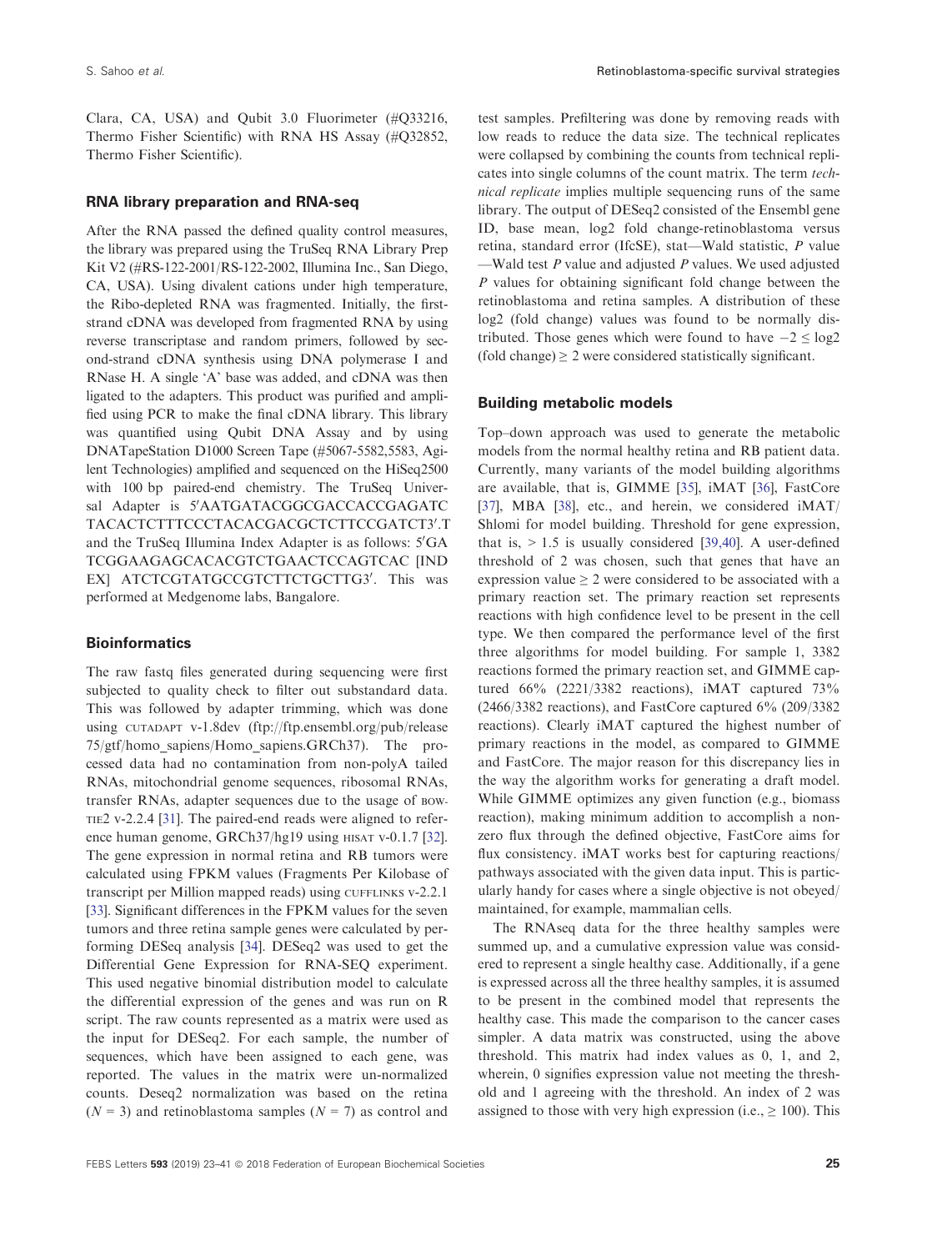matrix is the first-step input for iMAT algorithm. The gap filling was then done using MILP (mixed integer linear programming) approach, maintaining the defined stoichiometric and thermodynamic constraints [\[36\]](#page-15-0). The MBA algorithm [\[38\]](#page-15-0) also uses MILP to generate context-specific models and relies on multiple tissue-specific molecular data. However, model accuracy levels have been shown to be similar for iMAT and MBA [\[41\]](#page-15-0). Additionally, iMAT ensured maximum addition of reactions corresponding to highly expressed genes, which were further expected to carry active metabolic flux. At this stage, the models were termed as draft models that required further curation for its reaction and metabolite contents, in order to abide the sanity checks as well as capture true retina biochemistry (described below).

#### Model curation using literature data

Once the eight draft models (i.e., one model capturing combined healthy data and seven RB RNAseq data) were generated, sanity checks were performed to test the predictive capacity. These tests include (a) non-zero flux through maintenance and biomass reactions, (b) model curation to resolve network gaps, and (c) checks for mass balance. Healthy retina cells do not replicate [[42](#page-15-0)]; while the addition of biomass reaction to the combined healthy draft model, the deoxynucleotide-triphosphates were removed, and a biomass maintenance reaction was added. This ensured that the healthy model performs only maintenance functions, rather than cellular duplication. Contrastingly, the draft models for RB were added with the biomass reactions as in Recon 2 [\[17\]](#page-14-0).

#### Model validation

#### Retina function tests

Extensive manual curation of relevant scientific literature was done to formulate 53 metabolic objectives representing the general and unique biochemical functionalities of the retina. Additionally, two negative controls were set up representing the metabolic function that cannot be accomplished by retina alone (see Doc S1 for details). Flux balance analysis [\[43\]](#page-15-0) (FBA) was used to optimize one function at a time. FBA assumes a steady state, wherein, the sum of the input flux equals the sum of the output flux. This follows as,  $dx/dt = 0$ , that is, the change in concentration of metabolites over time is zero. The mass balance for FBA is given as,  $S \nu = 0$ . S is the stoichiometric matrix formed by  $m \times n$  (*m* are the metabolites occupying the row space, and  $n$  are the reactions in the column space of  $S$ ).  $\nu$  is the flux vector for each reaction in the network, hence, is of size  $n \times 1$ . FBA optimizes an objective using linear programming, under the given constraints. Optimizing one function at a time gives a clear understanding of the entire metabolic capacity of the cell. Similar tests have been performed both for global human metabolic network [\[18\]](#page-14-0) as well as cell-specific network of small intestine [[44](#page-15-0)].

#### Secretion profile

Metabolites known to be secreted by healthy and RB were checked in the secretion profiles of the respective models. FastFVA [\[45\]](#page-15-0) was used to calculate the minimum and maximum flux through the exchange reactions to determine the secretion profile. Flux variability analysis uses FBA to maximize and minimize each network reaction under the set constraints.

All fluxes were computed and given in mmol-gDW $^{-1}$  $h^{-1}$ . All simulations were carried out with MATLAB (Mathworks, Inc., Natick, MA, USA) as programming environment, using TOMLAB (TomOpt Inc., Seattle, WA, USA) as a linear programming solver, and the COBRA toolbox [[46](#page-15-0)].

## LC-MS MS methods

Cells  $Rb-/-$  and  $Rb +/+$  were washed in 150 mm sodium chloride and the liquid removed before the cells were collected in 500 µL of chilled Acetonitrile/methanol/water (40/ 40/20) (Sigma, St. Louis, MO, USA, ACS grade). The cells were then vortexed and placed on dry ice. Each pellet was frozen and thawed three times. These were then spun at 21 000  $g$  for 10 min. The lysate was lyophilized and frozen in liquid nitrogen. Before analysis, the samples were resuspended in 20 µL of HPLC water. The LC-MS/MS analysis was done as described in [\[47\]](#page-15-0). Briefly, analysis was performed on a 5500 QTRAP hybrid triple quadrupole mass spectrometer (AB/SCIEX, Framingham, MA, USA) coupled to a Prominence UFLC HPLC system (Shimadzu, Kyoto, Japan).  $10 \mu L$  pools of metabolites were injected and analyzed using selected reaction monitoring (SRM) for 258 water-soluble metabolites. Ions were made using an ESI voltage of  $+4900$  V in  $(+)$  ion mode and  $-4500$  V in  $(-)$  ion mode. Data points were collected per detected metabolite using a dwell time of 3 ms per SRM transition and a total cycle time of 1.55 s. Delivery to the mass spectrometer was completed under normal phase chromatography conditions using a 4.6 mm i.d  $\times$  10 cm Amide Xbridge HILIC column (Waters Corp, Milford, MA, USA) at  $300 \text{ mL-min}^{-1}$ . Gradients were measured starting from 85% buffer B (HPLC grade acetonitrile) to 42% B from 0 to 5 min; 42% B to  $0\%$ B from 5 to 16 min;  $0\%$  B was held from 16 to 24 min;  $0\%$  B to 85% B from 24 to 25 min; 85% B was held for 7 min to re-equilibrate the column. Buffer A was comprised of 20 mm ammonium hydroxide/20 mm ammonium acetate ( $pH = 9.0$ ) in water : acetonitrile (95 : 5). Peak areas from the total ion current for each metabolite SRM transition were integrated using MULTIQUANT v2.0 software (AB/SCIEX).

## Analysis of synthetic lethals

Fast-SL algorithm [\[48](#page-15-0)] was used to identify all possible synthetic lethals and reaction pairs in healthy retina and different RB metabolic networks. Additionally, we identified potential compensatory reaction pathways for each of the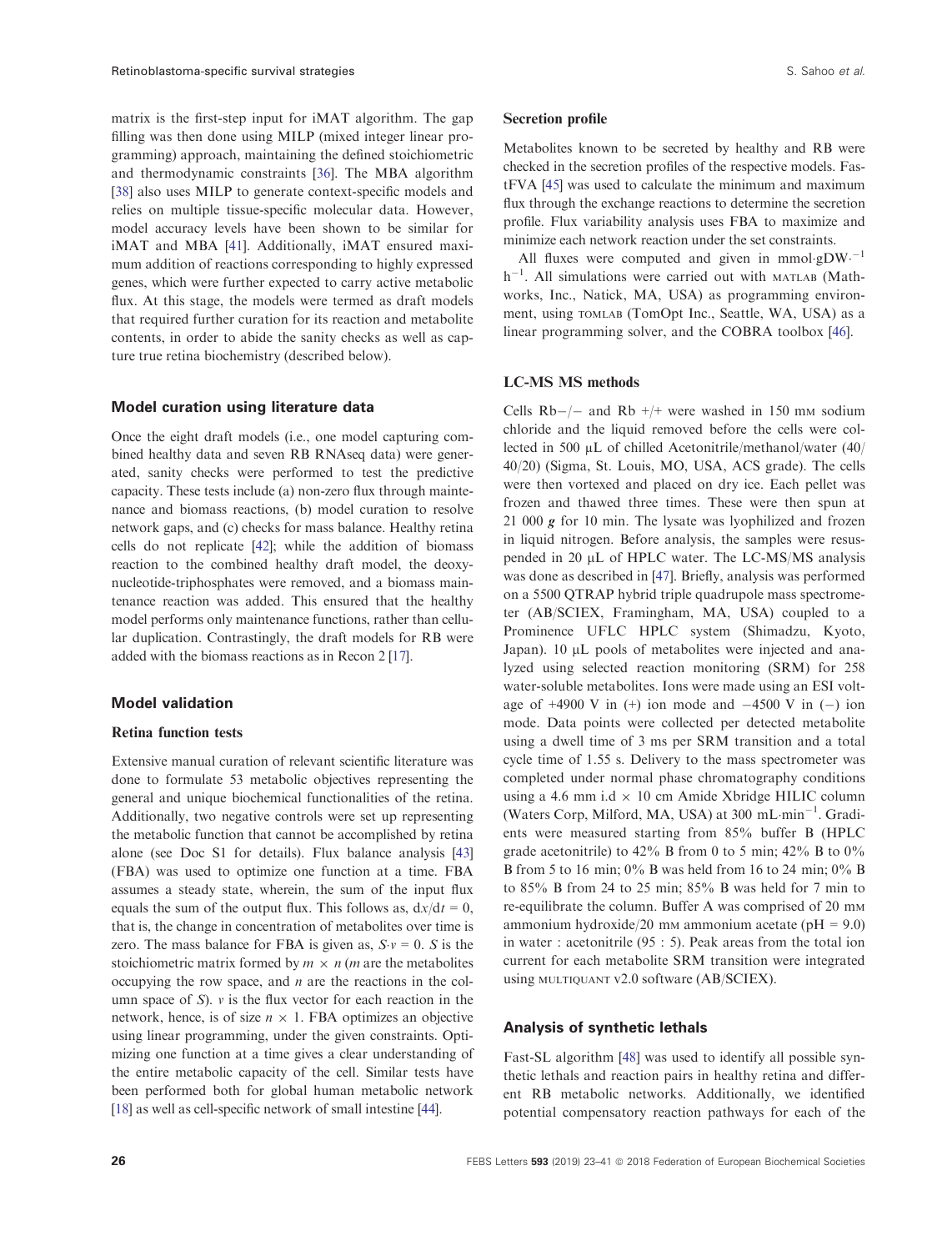synthetic lethals (O. Mohite & K. Raman, unpublished results) to understand how metabolic fluxes are rerouted when one reaction of a synthetic lethal pair is deleted.

# Results and Discussion

In this study, we developed patient-specific metabolic models of healthy retina and RB using iMAT algorithm [\[36\]](#page-15-0). The algorithm integrated the RNAseq data from healthy and retinoblastoma patients onto the metabolic model. Additionally, the generated draft models were further manually curated to improve the model contents and predictions. COBRA modeling analysis methods were employed to identify the fundamental biochemical differences between the healthy versus RB models as well as metabolic hallmarks between different RB models. The model prediction with respect to the RB-specific metabolite secretion was confirmed using MS/MS of human retinal cells depleted of RB1. Finally, synthetic lethals for RB was predicted as potential drug targets (Fig. [1\)](#page-5-0).

## RNAseq data

The gene expression profiling of healthy and RB cells yielded 57 867 transcripts, which mapped to 23, 453 unique Entrez genes with their corresponding expression values (Table S1A). The differential gene expression analysis using DESeq algorithm exhibited significant fold changes in  $16\%$  genes ( $P < 0.05$ ) among the unique Entrez genes (Table S1B).

When we considered only the metabolic genes satisfying the thresholds (as mentioned in methods section), for building the metabolic models using FPKM values, 2825 genes formed the latter category, that is, 84%. The most recent human metabolic network, Recon 2 [\[17\]](#page-14-0), was used to derive subsequent metabolic models of both normal retina and RB. The mapped metabolic genes present in the RNAseq data (i.e., 1713 genes) represented 99% of the genetic content of Recon 2, making Recon 2 as an ideal choice for subsequent investigation.

#### Model statistics

The first draft models capturing data from the healthy and the RB datasets were curated for their reaction and metabolite content (Table S2). Since retina cells growing in vivo do not replicate [[42](#page-15-0)], a 'biomass maintenance reaction' was added to the healthy model and tested for non-zero flux. Additionally, exchange reactions were added for all the metabolites present in the extracellular space of the draft models. This was not

performed by the iMAT algorithm and had to be added manually to enable a functional model. Furthermore, phospholipid metabolism was absent in the draft model, hence, added as per evidence from corresponding literature [\[49\]](#page-16-0). This ensured high quality of the reaction content of the final model. Similarly, the draft RB models were added with Recon 2 biomass reaction and checked for a non-zero flux. As stated above, addition of exchange reactions further enabled active biomass in the RB models. Although there was not much improvement in resolving dead-ends in the draft models (Table S2), the final models definitely scored more for their final reaction content that enabled a functional biomass. The final network components of all the models are given in Table [1](#page-5-0), for details follow Table S3.

## Performance for retina function tests

In order to know the major metabolic differences between a healthy and cancerous retina, 55 retina functions tests were formulated and tested, Table [2](#page-6-0). Of these, 49% (27/55) were found to be affected in RB. Interestingly, 70% (19/27) of affected functions were performed differently across the seven RB models (Fig. [2](#page-9-0), Table S4).

# Significant differences between healthy and cancer models

Overall, six of the RB models performed lowly in accomplishing higher flux through the retina function tests (Fig. [2\)](#page-9-0). Surprisingly, the third RB model achieved 40% higher flux through synthesis of omega-3 essential fatty acids, that is, docosapentaenoic acid (C22:5) and docosahexaenoic acid (C22:6). Furthermore, flux through biomass reaction resulted in 6% increase in this particular RB model (Fig. [2](#page-9-0)). It has been previously established that very long-chain fatty acids play critical roles in cancer, that is, for membrane synthesis, resistance to oxidative stress, survival under energy stress, redox balance, proliferation, and invasion [[50](#page-16-0)]. Furthermore, the proto-oncogene RB1 mutation that causes retinoblastoma tumor has also been shown to be involved in deregulation of lipid metabolism [\[5](#page-14-0)]. The developed RB model, thus, captured this cellular reprogramming and found that these tumors preferentially use very long-chain fatty acid synthesis for its survival.

The second reaction of urea cycle, that is, ornithine transcarbamylase (GeneID: 5009, OTC, [EC 2.1.3.3\)](http://www.chem.qmul.ac.uk/iubmb/enzyme/EC2/1/3/3.html), has been shown to absent in normal retina [\[51\]](#page-16-0). Interestingly, the first reaction of the urea cycle, that is, mitochondrial carbamoyl phosphate synthetase 1 (GeneID: 1373, CPS1, [EC 6.3.4.16](http://www.chem.qmul.ac.uk/iubmb/enzyme/EC6/3/4/16.html)) was found to be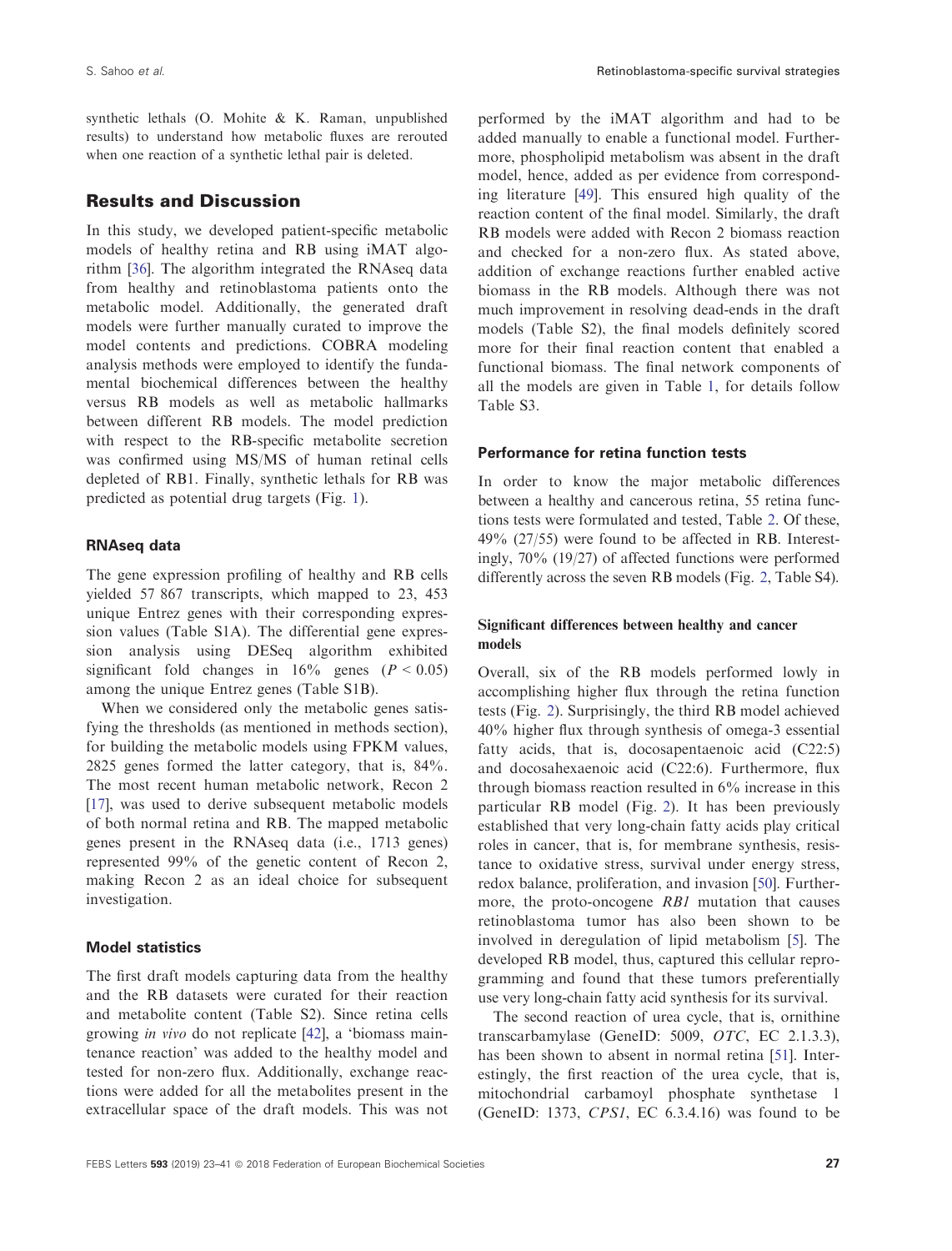<span id="page-5-0"></span>

Fig. 1. Workflow followed in the present study. The RNA sequence data were used to build patient-specific metabolic models (1A). The model building algorithm, iMAT, was used to integrate the data and derive the metabolic models from the human metabolic network, Recon 2 [\[17](#page-14-0)] (1B). The models were further curated for their network components to derive functional models (2). The developed models were then used to explain the RB-specific metabolism (3A). The models secretion profile was validated via MS/MS experiments (3B), and potential drug targets predicted via synthetic lethal study (3C).

Table 1. Network contents of healthy and RB models, and their corresponding performance of retina function tests. Refer to Table S4 for details.

| Models                 | Reactions | Unique metabolites | <b>Blocked reactions</b> | Unique genes | Tasks performed | Tasks affected |
|------------------------|-----------|--------------------|--------------------------|--------------|-----------------|----------------|
| Combined healthy model | 5287      | 2090               | 1050                     | 1395         | 53              | Non            |
| RB model 1             | 4246      | 1911               | 1232                     | 1195         | 48              | 18             |
| RB model 2             | 4988      | 2053               | 1170                     | 1280         | 49              | 13             |
| RB model 3             | 5028      | 2062               | 1140                     | 1248         | 51              | 14             |
| RB model 4             | 4943      | 2045               | 1163                     | 1216         | 51              | 10             |
| RB model 5             | 4967      | 2044               | 1155                     | 1270         | 47              | 12             |
| RB model 6             | 5001      | 2057               | 1150                     | 1304         | 48              | 13             |
| RB model 7             | 4673      | 1978               | 1205                     | 1215         | 44              | 18             |

absent across all the seven RB models, hence, the inactive or null flux (Fig. [2\)](#page-9-0). However, the cytosolic version of CPS1 reaction was retained in the RB models to synthesize carbamoyl-asparate, via the aspartate carbamoyltransferase (GeneID: 790, CAD, [EC 2.1.3.2](http://www.chem.qmul.ac.uk/iubmb/enzyme/EC2/1/3/2.html)), which is further utilized to derive orotate and uridinebased nucleotides for cellular duplication or biomass. This behavior was not seen in RB model 1, due to which we see a 47% lower flux through the corresponding biomass reaction (Fig. [2](#page-9-0)).

The amino acid arginine is an important biomass precursor. Hence, the RB models conserves it via reducing

the flux through the arginase reaction (GeneID: 383, 384, ARG1, ARG2, [EC 3.5.3.1](http://www.chem.qmul.ac.uk/iubmb/enzyme/EC3/5/3/1.html)), by 99% on an average, Fig. [2](#page-9-0). The arginine is then used to synthesize guanidinoacetate (via glycine amidinotransferase, GeneID: 2628, GATM, [EC 2.1.4.1\)](http://www.chem.qmul.ac.uk/iubmb/enzyme/EC2/1/4/1.html), a precursor for phosphocreatine. Phosphocreatine is then used for ATP or energy synthesis, favoring RB model growth. Consequently, the flux through argininosucinate synthetase (GeneID: 445, ASS1, [EC 6.3.4.5](http://www.chem.qmul.ac.uk/iubmb/enzyme/EC6/3/4/5.html)) and argininosuccinase (GeneID: 435, ASL, [EC 4.3.2.1](http://www.chem.qmul.ac.uk/iubmb/enzyme/EC4/3/2/1.html)) also drops to conserve arginine, by 88% on an average, across all the seven cancer models. Accordingly, several reports have been published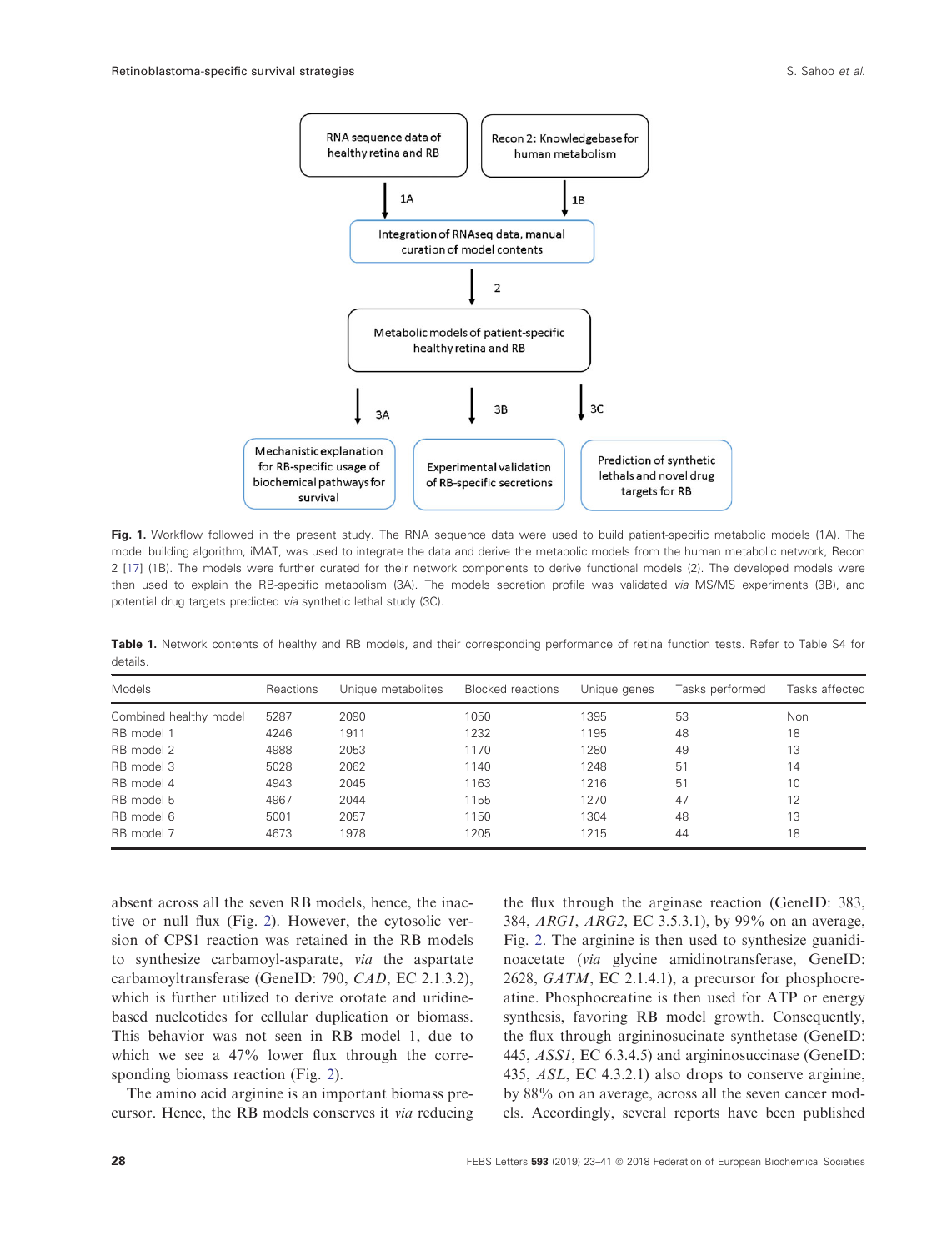<span id="page-6-0"></span>

| Table 2. Presence and absence of metabolic pathways in retina as per literature. Refer to Table S4 for details. |  |  |  |  |
|-----------------------------------------------------------------------------------------------------------------|--|--|--|--|
|-----------------------------------------------------------------------------------------------------------------|--|--|--|--|

| Metabolic pathway involved        | Reaction name, objective in the model                                                                                                                                                                                                                                                                                                                                                | Significance in retina with references                                                                                                                                                                                                                                                                                                                                                                                                                                                                                                                                                      |
|-----------------------------------|--------------------------------------------------------------------------------------------------------------------------------------------------------------------------------------------------------------------------------------------------------------------------------------------------------------------------------------------------------------------------------------|---------------------------------------------------------------------------------------------------------------------------------------------------------------------------------------------------------------------------------------------------------------------------------------------------------------------------------------------------------------------------------------------------------------------------------------------------------------------------------------------------------------------------------------------------------------------------------------------|
| Phospholipid biosynthesis         | Choline kinase (EC 2.7.1.32), CHOLK<br>CTP:phosphocholine cytidyltransferase (EC 2.<br>7.7.15), CHLPCTD<br>Phosphoethanolamine cytidyltransferase (EC<br>2.7.7.14), PETHCT                                                                                                                                                                                                           | Weiss-Kennedy pathway exists for de novo<br>biosynthesis of phospholipids within retina<br>[49]. Lipids in retina aid in regulating the<br>mobility, orientation, regeneration and<br>stability of rhodopsin (i.e., the visual<br>pigment), and thus, are important for proper<br>functioning of the visual cycle [49]. The list<br>of identified phospholipids in the retina is<br>mentioned in Table S7                                                                                                                                                                                   |
| Ganglioside biosynthesis          | UPD-glucose ceramide glucosyltransferase<br>(EC 2.4.1.80), UGCG<br>Neuraminidase (EC 3.2.1.18), SIAASEly                                                                                                                                                                                                                                                                             | The enzymes that are involved in the<br>activation of carbohydrate moieties and<br>attaching them on to the growing glycolipid<br>are present in retina [49]. The list of<br>identified gangliosides in the retina is<br>mentioned in Table S7                                                                                                                                                                                                                                                                                                                                              |
| Sterol/isoprenoid<br>biosynthesis | HMG-CoA reductase (EC 1.1.1.88, 1.1.1.34),<br><b>HMGCOARc</b><br>Mevalonate kinase (EC 2.7.1.36), MEVK1x<br>Squalene epoxidase (EC 1.14.99.7), SQLEr<br>Lanosterol synthase (EC 5.4.99.7), LNSTLSr<br>delta7-Reductase 1 (EC 1.3.1.21), DHCR72r<br>delta7-Reductase 2 (EC 1.3.1.21), DHCR71r<br>delta24-Reductase 1 (EC 1.3.1.72), r0783<br>delta24-Reductase 2 (EC 1.3.1.72), r1380 | In retina, the cholesterol biosynthesis is yet to<br>be completely understood. Although the cell<br>fractions gave cholesterol, higher percentage<br>of lanosterol and squalene was found.<br>De novo versus cholesterol transport to<br>retinal cells is a topic of debate. For our<br>study, we took the key rate limiting enzymes<br>of the pathway to study the same in tumor<br>[49, 67, 68]                                                                                                                                                                                           |
| Amino acid metabolism             | Glutamate Decarboxylase (EC 4.1.1.15),<br><b>GLUDC</b><br>Gamma-aminobutyric acid transaminase<br>(mitochondrial) (EC 2.6.19.4), ABTArm<br>Aspartate transaminase (EC 2.6.1.1), ASPTA                                                                                                                                                                                                | GABA is a well-known neuromodulator in the<br>retina. The distribution of the GABA-<br>synthesizing enzymes varied among the<br>retinal cell types; this results in differential<br>modulation among the cells. Taurine is one<br>of the most abundant amino acids in the<br>ocular tissues including the retina. In the<br>retina, taurine promotes photoreceptor<br>development and functions as a<br>cytoprotectant against stress. It is also<br>speculated to be a neurotransmitter. Due to<br>the high concentration of taurine in the eye,<br>it is considered for the model [69-71] |
| Urea cycle                        | Ornithine transcarbamylase, irreversible (EC 2.<br>1.3.3), OCBTm<br>Carbamoyl-phosphate synthase 1 (EC 6.3.4.<br>16), CBPSam<br>Argininosuccinate synthase (EC 6.3.4.5),<br>ARGSS<br>Argininosuccinase (EC 4.3.2.1), ARGSL<br>Arginase (EC 3.5.3.1), ARGN<br>Ornithine delta-aminotransferase (EC 2.6.1.<br>13), ORNTArm                                                             | Completely functional urea cycle is not<br>present in retina, as the enzyme ornithine<br>transcarbamylase (EC 2.1.3.3) is absent. The<br>identified enzymes of the retina also play a<br>role in the biosynthesis of arginine, proline,<br>and glutamate. Urea cycle and its related<br>pathways are known to play a crucial role in<br>many diseases of the eye and also cancer<br>[51, 62]                                                                                                                                                                                                |
| Glutathione metabolism            | Glutathione reductase 1 (EC 1.8.1.7), GTHO<br>Glutathione oxidoreductase mitochondria (EC<br>1.8.1.7), GTHOm<br>Gamma-glutamylcysteine synthetase (EC 6.3.<br>2.2), GLUCYS<br>Glutathione peroxidase (EC 1.11.1.9), GTHP                                                                                                                                                             | Glutathione present in the retina and other<br>ocular cells function as antioxidants and<br>electron donor for peroxidases. The<br>distribution of the enzymes related to its<br>synthesis and catalysis is distributed mainly<br>in the regions having high oxidation.<br>Glutathione-s-transferase (EC 2.5.1.18) binds<br>glutathione with xenobiotics and glutathione                                                                                                                                                                                                                    |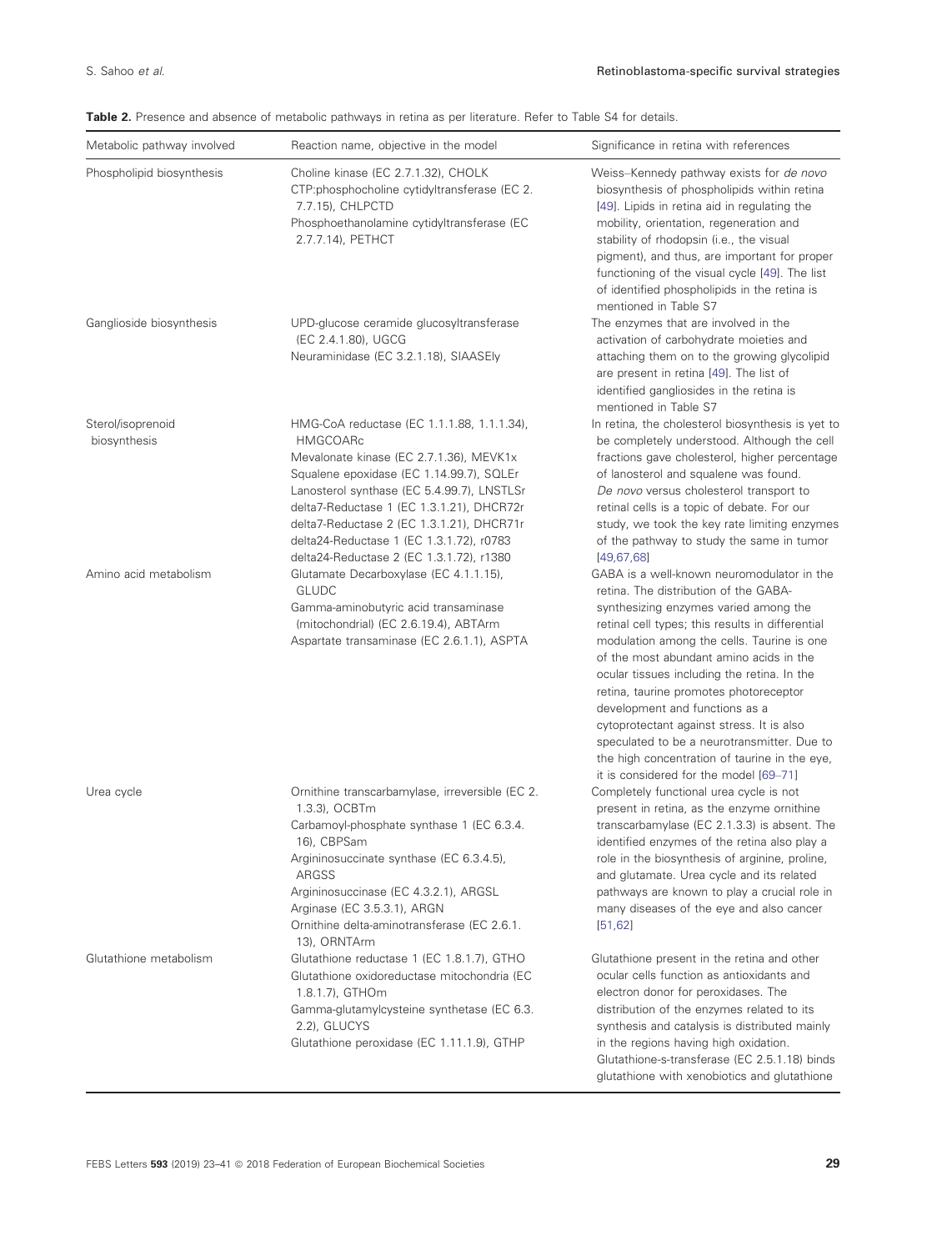## Table 2. (Continued).

| Metabolic pathway involved | Reaction name, objective in the model                                                                                                                                                                                                                                                                                                                                                                                                                                                                                                                                                                                  | Significance in retina with references                                                                                                                                                                                                                                                                                                                                                                                                                                            |
|----------------------------|------------------------------------------------------------------------------------------------------------------------------------------------------------------------------------------------------------------------------------------------------------------------------------------------------------------------------------------------------------------------------------------------------------------------------------------------------------------------------------------------------------------------------------------------------------------------------------------------------------------------|-----------------------------------------------------------------------------------------------------------------------------------------------------------------------------------------------------------------------------------------------------------------------------------------------------------------------------------------------------------------------------------------------------------------------------------------------------------------------------------|
|                            |                                                                                                                                                                                                                                                                                                                                                                                                                                                                                                                                                                                                                        | peroxidase (EC 1.11.1.9) detoxifies.<br>Glutathione is very important in retina and in<br>cancer conditions; hence, it is considered for<br>the study $[72-76]$                                                                                                                                                                                                                                                                                                                   |
| ROS defense                | Catalase (EC 1.11.1.6), CATm<br>Superoxide dismutase (EC 1.15.1.1), SPODM                                                                                                                                                                                                                                                                                                                                                                                                                                                                                                                                              | Catalase (EC 1.11.1.6) and superoxide<br>dismutase (EC 1.15.1.1) are involved in<br>antioxdation of reactive oxygen species in the<br>retinal cells. Defective antioxidation<br>metabolism leads to accumulation of reactive<br>oxygen species which leads to deleterious<br>effects and thereby causes mutations and cell<br>instability. This is the reason for considering<br>the enzymes in the modeling [77-79]                                                              |
| Retinoid cycle             | Lecithin retinol acyltransferase (11-cis), LRAT1<br>Retinol dehydrogenase (all-trans) (EC 1.1.1.<br>105), RDH1<br>Retinol dehydrogenase (all-trans, NADPH) (EC<br>1.1.1.105), RDH1a<br>Retinol dehydrogenase (11-cis, NADPH) (EC<br>1.1.1.105), RDH3a<br>Retinoid isomerase 1 (11-cis) (EC 5.2.1.7),<br>RETI1<br>Retinoid isomerase 2 (EC 5.2.1.7), RETI3                                                                                                                                                                                                                                                              | Retinoid cycle is responsible for the<br>conversion of 11-trans retinol to 11-cis<br>retinal, which is indispensable in the vision<br>cycle occurring in the photoreceptors and<br>retinal pigment epithelium of the retina.<br>LRAT1 is also involved with vitamin A<br>metabolism; RDH1 has multiple isoforms<br>which catalyze the conversion of retinol to<br>reinal. The relevance of these enzymes in<br>the retina and the associated cancer is<br>absolute [80]           |
| Fatty acid synthesis       | Synthesis of tetradecanoic acid, sink_tdcoa[c]<br>Synthesis of palmitic acid, sink_pmtcoa[c]<br>Synthesis of stearate, sink_stcoa[c]<br>Synthesis of arachidonate, sink_arachcoa[c]<br>Synthesis of hexadecenoic acid, sink_hdcoa[c]<br>Synthesis of octadecenoic acid, sink_odecoa<br>[c]<br>Synthesis of octadecadienoic acid,<br>sink_InIccoa[c]<br>Synthesis of eicosenoic acid, sink_CE5151[c]<br>Synthesis of icosatetraenoic acid,<br>sink_arachdcoa[c]<br>Synthesis of adrenic acid, sink_adrncoa[c]<br>Synthesis of docosapentaenoic acid,<br>sink_clpndcoa[c]<br>Synthesis of cervoniv acid, sink_c226coa[c] | Fatty acids found in the dog and bovine<br>retinal cells are majorly saturated fatty acids<br>(80%) and polyunsaturated fatty acids (20%).<br>Among the unsaturated fatty acids, the most<br>abundant are 20:4n-3 and 22:6n-3. Fatty<br>acids are key in lipid biosynthesis, which are<br>in turn strategic in diseases like cancer [49]                                                                                                                                          |
| Biomass                    | Biomass_reaction_modified                                                                                                                                                                                                                                                                                                                                                                                                                                                                                                                                                                                              | Maintenance function in healthy retina model.<br>Replication in retinoblastoma models [42]                                                                                                                                                                                                                                                                                                                                                                                        |
| Purine biosynthesis        | Synthesis of cyclic AMP (EC 4.6.1.1),<br><b>ADNCYC</b><br>Synthesis of cyclic GMP (EC 4.6.1.2),<br><b>GUACYC</b>                                                                                                                                                                                                                                                                                                                                                                                                                                                                                                       | The ratio of cyclic GMP to cyclic AMP was<br>almost uniform between the different<br>regions of the retina and it is not uniform in<br>the pigmented epithelium. Retina is a<br>complex tissue with multiple cell type,<br>whereas pigmented epithelium is a tissue<br>with similar cell type. The disparity in<br>metabolite composition between the tissues<br>of the eye in normal state creates curiosity<br>to understand the metabolism that drives<br>these reactions [81] |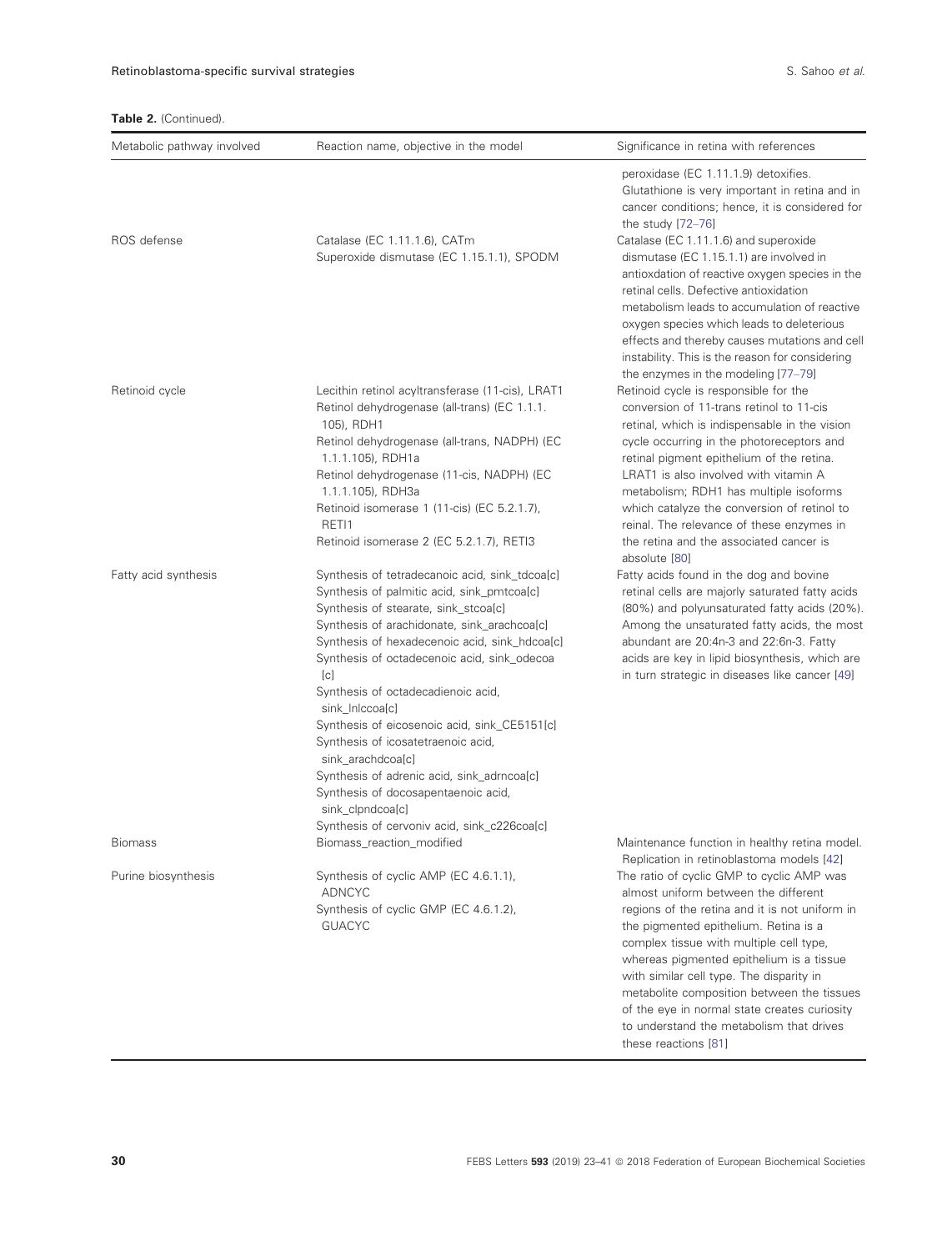Table 2. (Continued).

| Metabolic pathway involved | Reaction name, objective in the model                                                                                          | Significance in retina with references                                                                                                                                                                                                                                                                                                                        |
|----------------------------|--------------------------------------------------------------------------------------------------------------------------------|---------------------------------------------------------------------------------------------------------------------------------------------------------------------------------------------------------------------------------------------------------------------------------------------------------------------------------------------------------------|
| Folate biosynthesis        | Synthesis of tetra-hydro-folate (EC 1.5.1.6),<br><b>FTHFDH</b><br>Synthesis of folate (EC 1.5.1.3), DHFR                       | 10-Formyltetrahydrofolate dehydrogenase<br>which is commonly found in liver is reported<br>in retinal cells. Also, this holds significance<br>toward the folate metabolism in the retina<br>[82]                                                                                                                                                              |
| Glycine biosynthesis       | Synthesis of glycine (EC 2.1.2.1), GHMT2rm                                                                                     | Localization of the three inhibitory<br>neurotransmitters-Glycine, GABA, and<br>glutamate-was seen in different cell types<br>of the retina. Colocalization of the<br>metabolites may hold connection to<br>regulation of cellular activity and synthesis of<br>one metabolite from the other (such as<br>GABA from glutamate) [83]                           |
| Melatonin pathway          | Synthesis of melatonin (EC 2.1.1.4),<br><b>ACSRTNMT</b>                                                                        | Melatonin required by the retina and is<br>derived from the pineal gland, as<br>Hydroxyindole-O-methyltransferase was<br>found to be absent in the human retina [84]                                                                                                                                                                                          |
| Pteridine biosynthesis     | Synthesis of methylenetetrahydrofolate,<br>DHPR <sub>2</sub><br>Synthesis of tetrahydrobiopterin (EC 1.6.99.7),<br><b>DHPR</b> | Pteridine pathway byproducts are known to<br>protect the tissues of the eye from light-<br>induced oxidation, along with giving color to<br>the lens. The localization of the enzymes<br>synthesizing pteridine was identified in<br>retina. Tetrahydropteridine, a product of this<br>pathway, is a cofactor for tyrosine and<br>tryptophan hydroxylase [85] |

stating that arginosuccinate synthetase and arginosuccinase enzymes found to be differentially expressed and somatically silenced in cancer [\[52](#page-16-0)–[54\]](#page-16-0). Furthermore, arginine deprivation and inhibition of urea cycle and arginine biosynthesis have been suggested as potential cancer treatment strategies [\[55,56\]](#page-16-0). In the current study, the generated RB models selectively use arginine for cellular energy. Thus, metabolic modeling can be successfully used to explain the underlying biochemical mechanisms of cancer cell survival.

Cholesterol is an important constituent of retinal lipid, accounting for about 2% of the dry weight of retina [[49](#page-16-0)]. The RB models on an average had 47% lower flux through reactions of cholesterol synthesis pathway (Fig. [2\)](#page-9-0). Consequently, operating cholesterol synthesis reactions at a lower rate preserved the important intermediate, that is, 'nadph' for utilization by other pathways. This was particularly true for RB model 3, wherein, the model had higher flux through 'nadph' utilizing reactions, including the fatty acid elongation, alpha and omega oxidation, cortisol, testosterone, leukotriene synthesis, and peroxisomal beta oxidation pathways, as compared to the healthy model. In line with this, enzymes of cholesterol metabolism have been suggested as potential targets for different tumors [[57,58](#page-16-0)].

## Significant differences between the RB models

Although the RB models exhibit different biochemical behaviors for a large number of metabolic pathways (Fig. [2\)](#page-9-0), we next cover those of greatest significance.

#### Gamma-aminobutyric acid transaminase

Gamma-aminobutyric acid (GABA) is an important neurotransmitter for retinal neurons [[59\]](#page-16-0) and confers neurotrophic effects that aid retinal maturation and development [[60](#page-16-0)]. There exists multiple alternative biosynthetic pathways for GABA, for example, aminobutyraldehyde dehydrogenase (GeneID; 223, ALDH9A, 1 [EC 1.2.1.19\)](http://www.chem.qmul.ac.uk/iubmb/enzyme/EC1/2/1/19.html), GABA transaminase (Gene ID: 18, ABAT, [EC 2.6.1.19](http://www.chem.qmul.ac.uk/iubmb/enzyme/EC2/6/1/19.html)), or glutamate decarboxylase (Gene ID: 2571, GAD1, [EC 4.1.1.15\)](http://www.chem.qmul.ac.uk/iubmb/enzyme/EC4/1/1/15.html). All the RB models run either all of these or different combination of reactions to generate endogenous GABA. Consequently, the dehydrogenase reaction is absent in RB model 1, which is compensated by running the transaminase and decarboxylase reactions. Similarly, RB model 6 lacks the decarboxylase but utilizes alternative pathways. In contrast, RB models 2, 3, 4, 5, and 7 run all the above reactions. Interestingly, GABA has been shown to be involved in cancer cell metastasis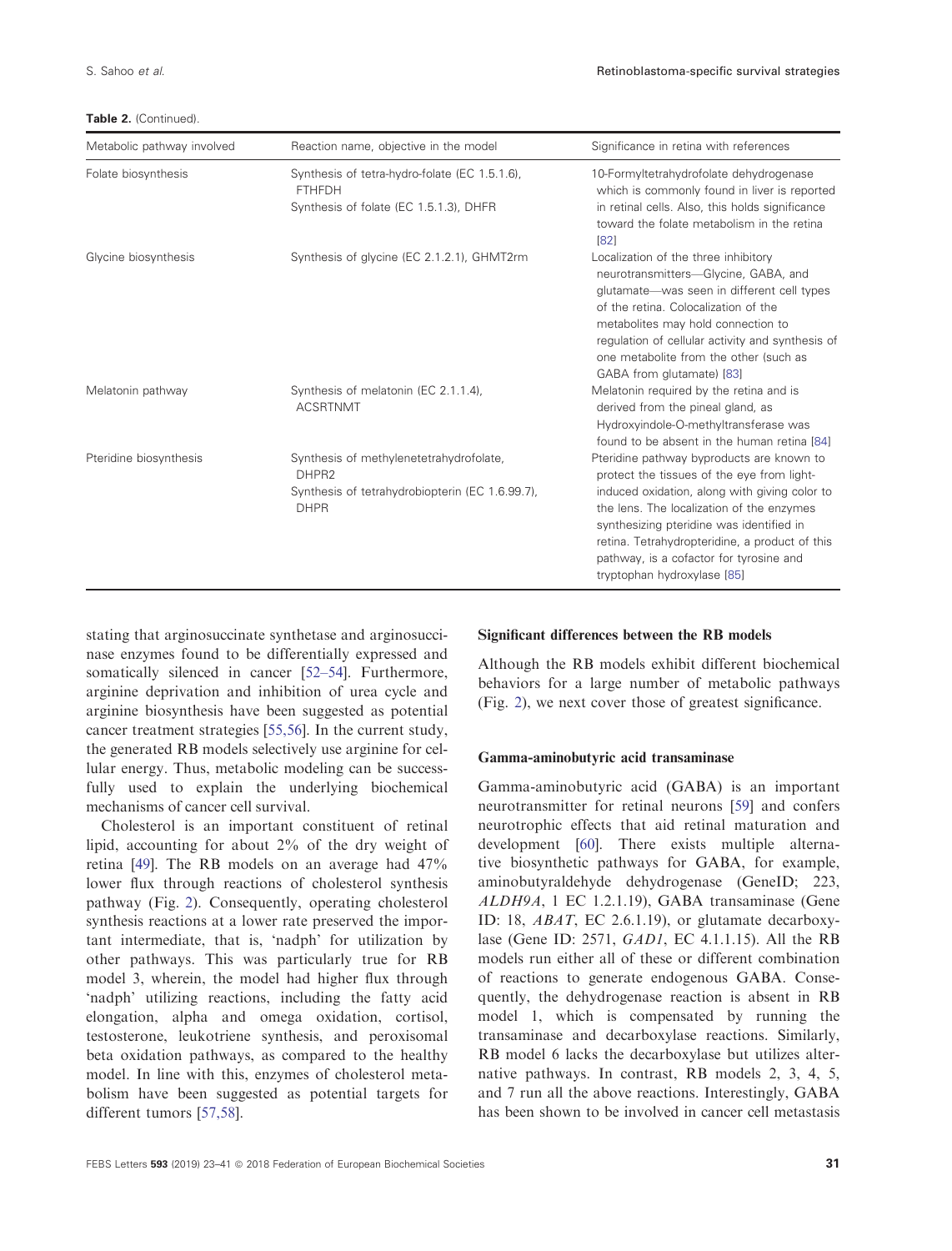<span id="page-9-0"></span>

Fig. 2. Summary of retina function test results. Shown is the comparison of flux values of RB models to healthy model. Yellow color represents a value of zero, that is, no change between healthy and RB models. Red and green color represent percent decrease and increase, respectively.

and proliferation [[61\]](#page-16-0), and its high concentration has been found in various retinoblastomas [\[14](#page-14-0)].

Additionally, the reversible GABA transaminase is operated for synthesis of glutamate and succinate semialdehyde by RB models 2, 3, 5, and 7. Succinate semialdehyde is further converted to succinate, which is driven toward ATP synthesis, via the TCA cycle. Consequently, elevated glutamate levels have also been reported in retinoblastomas and other cancers [\[14\]](#page-14-0).

While the RB model 4 runs GABA transaminase in either direction, the RB model 6 runs it majorly for GABA and alpha-keto-glutarate synthesis, wherein, the latter serves energy purpose of the cell.

#### Ornithine delta-aminotransferase

Ornithine transaminase (Gene ID: 4942, OAT, [EC 2.6.1.](http://www.chem.qmul.ac.uk/iubmb/enzyme/EC2/6/1/13.html) [13\)](http://www.chem.qmul.ac.uk/iubmb/enzyme/EC2/6/1/13.html) is an important enzyme for retinal function. Being at the cross roads of glutamate metabolism, this enzyme is

required for synthesis of glutamate from alpha-keto-glutarate, and glutamate 5-semialdehyde from ornithine, via transamination. The glutamate 5-semialdehyde is further utilized for proline synthesis. Deficiency of this enzyme causes gyrate atrophy of the choroid and retina (OMIM: 258870) characterized with ornithine accumulation [\[62](#page-16-0)]. Interestingly, the RB models 1, 3, 5, and 6 utilized this reaction for synthesis of alpha-keto glutarate for energy resource. The high flux through ornithine synthesis was then compensated via lowering flux through other ornithine synthesis reaction, that is, arginase (GeneID: 383, 384, ARG1, ARG2, [EC 3.5.3.1\)](http://www.chem.qmul.ac.uk/iubmb/enzyme/EC3/5/3/1.html), Fig. 2.

## Long-chain fatty acid synthesis

Polyunsaturated C22 fatty acids, that is, docosapentaenoic acid (C22:5) and docosahexaenoic acid (C22:6), are important retinal membrane lipids, contributing to about 80% of the total polyunsaturates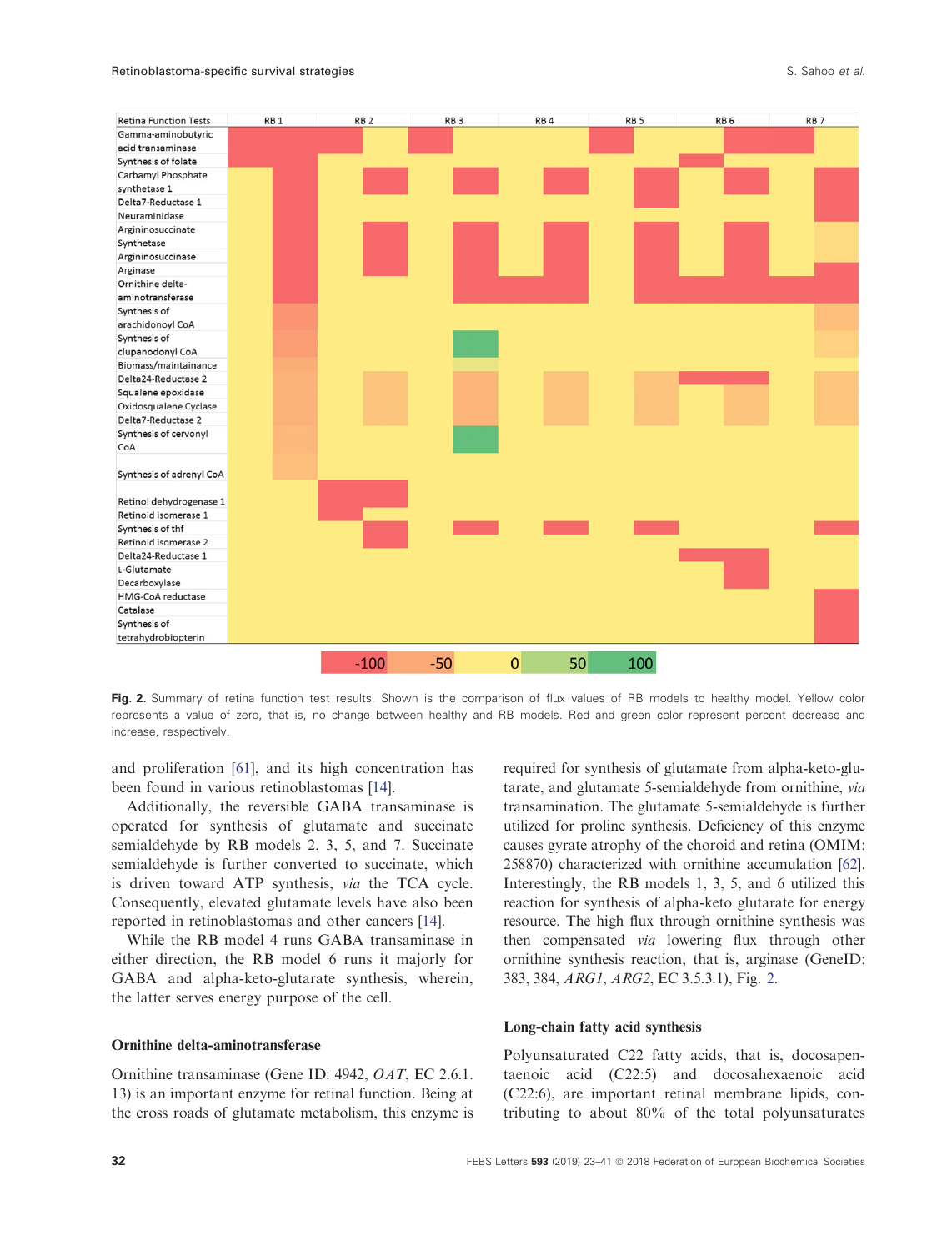[\[49\]](#page-16-0). Other long-chain fatty acids include the arachidonic acid (C20:4) and adrenic acid (C22:4) that make up the membrane lipid composition. The RB model 1, on an average, had 50% lower flux through synthesis of the above-mentioned fatty acids, as compared to the healthy retina model. The RB model 7, however, on an average, had 27% reduced flux through synthesis of only C22:4 and C22:5 fatty acids. Chain length of very long-chain fatty acids has been reported to be used for differentiating between cancer types [\[63](#page-16-0)]. Furthermore, metabolic profiling of retinoblastomas revealed that certain RB groups had increased lipids as compared to other RB groups that exhibited very low lipid concentrations [[14](#page-14-0)]. Consequently, in our profile, RB model 3 had higher flux through very long-fatty acid synthesis (as mentioned above), while RB model 1 and 7 had lower flux.

#### Biomass

The notable difference in biomass flux was observed for RB models 1 and 3, wherein the former had 47% lower flux and the latter had 6% higher flux, respectively.

For other test functions mentioned in Fig. [2,](#page-9-0) 'Neuraminidase' and 'Retinoid isomerase 2' were absent in the concerned cancer models, resulting in null flux through these reactions as compared to the healthy retina model.

#### Comparison of secretion profile

Metabolic differences between the RB and healthy models were further identified based on their secretion

Table 3. Active metabolic secretion profile of healthy and RB models, and corresponding support from MS/MS experiments performed in the study and literature support gathered via manual curation of scientific literature. Refer to Table S5 for details.

| Metabolic<br>network | No. of active<br>exchanges<br>(% when<br>compared<br>to total<br>model<br>exchanges) | No. of active<br>exchanges<br>different<br>from<br>healthy (%) | % supported<br>by MS/MS or<br>literature |
|----------------------|--------------------------------------------------------------------------------------|----------------------------------------------------------------|------------------------------------------|
| Healthy              | 429 (80)                                                                             | 458 (18) compared                                              | 20                                       |
| retina               |                                                                                      | to RB average                                                  |                                          |
| <b>RB</b> 1          | 358 (83)                                                                             | 148 (41)                                                       | 20                                       |
| <b>RB 2</b>          | 371 (74)                                                                             | 72 (19)                                                        | 22                                       |
| <b>RB3</b>           | 370 (75)                                                                             | 100 (27)                                                       | 21                                       |
| RB <sub>4</sub>      | 371 (74)                                                                             | 85 (23)                                                        | 22                                       |
| <b>RB5</b>           | 376 (75)                                                                             | 99 (26)                                                        | 22                                       |
| RB <sub>6</sub>      | 385 (76)                                                                             | 81 (21)                                                        | 21                                       |
| RB 7                 | 362 (73)                                                                             | 110 (30)                                                       | 22                                       |

profile. On an average, 74% of exchanges were active across the seven RB models, which were compared to the active exchanges in the healthy model, that is, 80%, Table 3. Follow Table S5 for details.

While 22 metabolites were found to be unique to the RB model, and absent in the healthy model, 208 metabolites were found to be shared between healthy and seven RB models, but with distinct flux value (Fig. [3\)](#page-11-0). The latter set of metabolites was further explored with respect to their secretion pattern and involvement in core metabolic pathways. A majority of the metabolites were found to have a reduced secretion pattern (Fig. [3](#page-11-0)). Furthermore, the lipid and amino acid class of metabolites were the top scorers, where in, the flux values were either reduced or increased through their secretion reactions in RB models, as compared to healthy model (Fig. [3](#page-11-0)).

The active secretion profile of healthy and RB models was then evaluated for experimental support. While 20% of healthy secretion metabolites were supported via either experimental validation or literature curation, 22% of RB model metabolites were validated (Table S5). This discrepancy was mainly seen as much of the evidence was found for nucleotides (32%) and amino acid (28%) class of metabolites. However, in the current study, majority of the model predictions with respect to secretion profile was for lipid class (i.e., 38%, Fig. [3](#page-11-0)). Furthermore, a recent study done on mouse embryonic fibroblast cells also identified that upon knockdown of RB gene resulted in significant changes of cellular lipid composition [\[64\]](#page-16-0). Herein, we would like to emphasize on the need for targeted lipidomics experimentation for identification and validation of RB-specific metabolites that could aid in rapid medical diagnostics.

# Synthetic lethals and metabolic rerouting analysis

The different RB models show difference in the number of synthetic lethals between them and also when compared to the "healthy model" (Fig. [4](#page-12-0)). RB1 contributed the highest number of single  $(19\%)$  and double  $(26\%)$ lethals to the total set. Healthy retina model had the lowest numbers, that is, 6% of single and 5% of double lethals of the total. This signifies the robustness of the healthy retina model as compared to the RB models, making the latter group amenable for predicting potential drug targets for curbing cellular biomass/duplication. In line with this, four single lethals and three double lethals were found to be common across all the eight models (Fig. [4\)](#page-12-0), which highlight their essentiality for network robustness. However, RB1 (34 reaction pairs), RB3 (19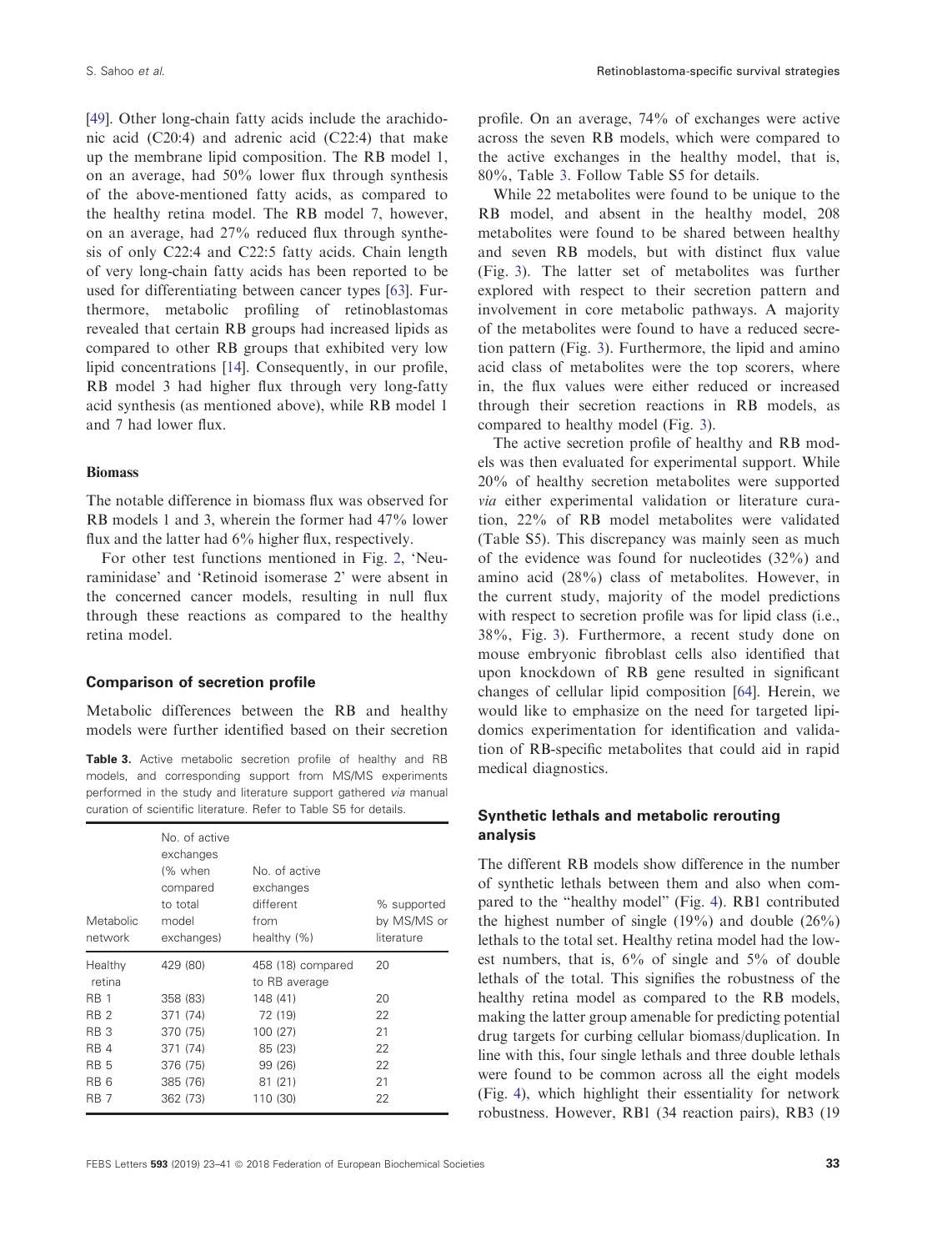<span id="page-11-0"></span>

Fig. 3. Secretion profile comparison between healthy and cancer models and between the seven cancer models. (A) Exchange metabolites that are specific to the cancer models and absent in the healthy model. (B–D) Exchange metabolites common between the healthy and cancer models, with different secretion flux rate, which are common across the cancer models (B), highest number of metabolites were found to have a reduced flux value as compared to the healthy model (C), metabolic classification of the shared secretion metabolites (D).

reaction pairs), RB5 (12 reactions pairs), and RB7 (20 reaction pairs) models contained the maximum number of double lethal interactions and highlight the potential of synthetic lethal predictions for identifying cancer subtypes (Fig. [4](#page-12-0)). Details of the synthetic lethal single reactions and double lethals (i.e., pairs) can be found in Table S6.

Next, we analyzed how the single and double lethals vary their lethality condition across the eight models. Of the total 223 reactions, 81 unique reactions were considered for this analysis, Table S6. Interestingly, 79% of these unique reactions (i.e., 64/ 81 in Table S6) were found to be non-essential in healthy model. However, these were single or double lethals in at least one of the RB models. Such reactions with higher lethality specific to only RB cells

could be studied further for developing potential anticancer drug targets (Table [4\)](#page-13-0).

We next focused on the 13 single lethal targets suggested by the models to be lethal only in RB but not in healthy. Interestingly, eight of these (i.e., 62%) were found to be either used as drug targets or as prognostic markers for various cancers (Table [4\)](#page-13-0). Of the remaining five targets, four of which were transport reactions transporting nucleotides and lipids were found to be novel in the current study and need experimental testing. Nevertheless, the potential of nucleoside transporter inhibitors for the treatment of ovarian cancer is already well established [\[65](#page-16-0)]. Therefore, we propose the use of lipid and nucleoside transporter inhibitors for retinoblastoma cases.

In order to classify predicted lethal interactions as double lethals, the basis of their precise reaction paring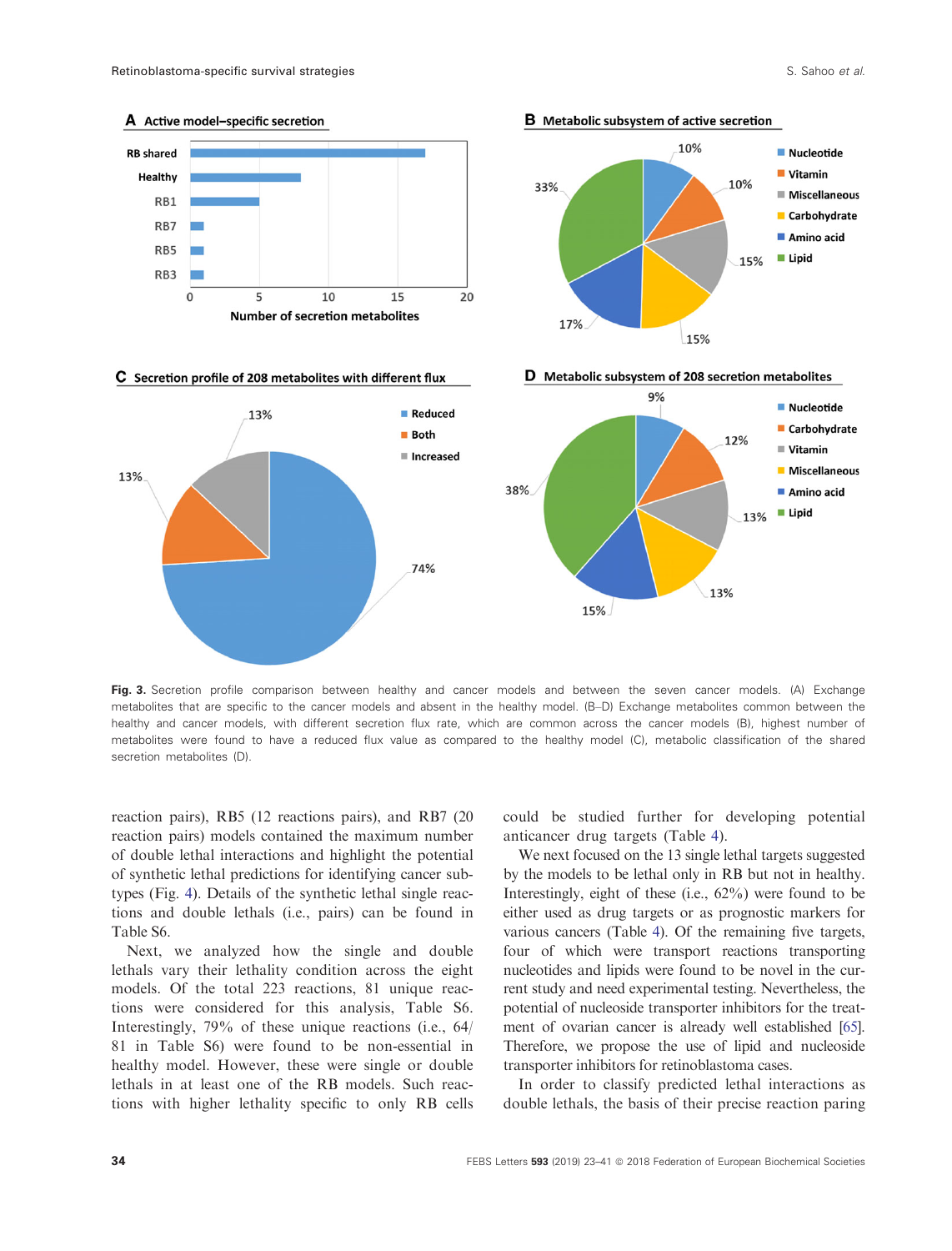<span id="page-12-0"></span>

Fig. 4. Summary of synthetic lethals observed in the healthy and RB models. (A) Synthetic lethals (both single and double lethals) have been identified for multiple retinoblastoma models. H—Healthy model, Ci—Cancer model number i, sl—number of single lethals, dl number of double lethals. The colored bars suggest the overlap in synthetic lethals denoted by different colors. Blue—common to all, red common in all cancer models, and green—specific to models. (B–D) Bipartite graphs representing reactions and metabolites in minimal rerouting sets for synthetic lethals. Diamond represents metabolites and reactions are noted by ellipses. Second panel shows seven reactions in rerouting of synthetic lethal pair CDIPTr and RE3273C. Third panel shows 16 reactions required for rerouting of fluxes from PGLYCt to PGPP\_hs and PGPPT. The last panel shows three reactions in rerouting between R\_group\_phosphotase\_1 and RTOTALFATP.

needs to be completely evaluated. Surprisingly, double lethals (very often) result not only due to knockdown of two reactions but also the entire chain of reactions needs to be shutdown. All possible sets of minimal reactions that are required for the rewiring of fluxes between synthetic lethals reaction pairs were identified

(Table S6). Such rerouting analysis gives us a list of important reactions forming compensatory pathways corresponding to a particular synthetic lethal. Hence, all the compensatory pathways need to be considered during early cancer drug development. Visualization of few of the subnetworks with respect to synthetic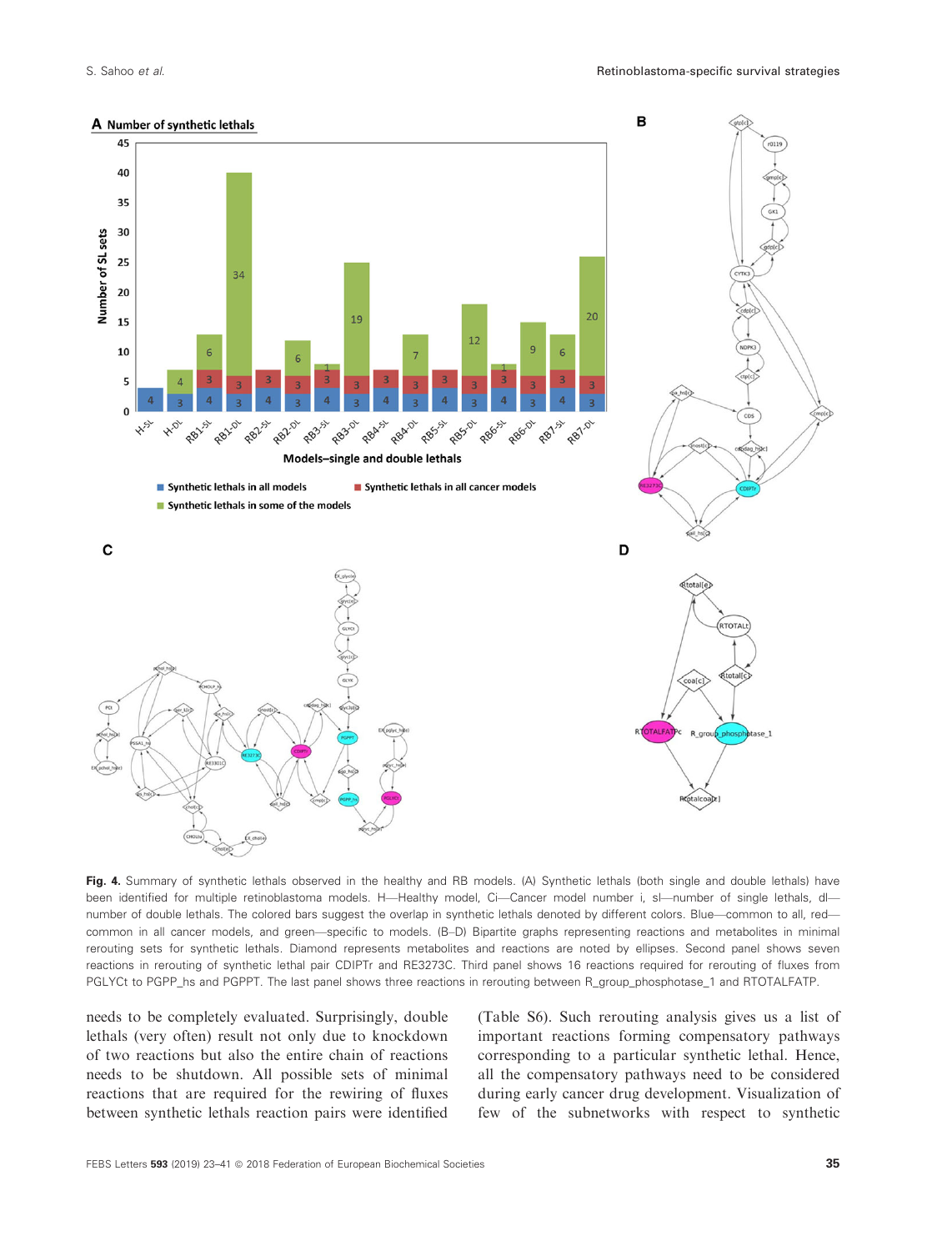<span id="page-13-0"></span>Table 4. List of reactions which are essential/single lethal in RB models but are not essential in healthy models. Refer to Table S6 for details.

| Reaction abbreviation                  | Reaction name (EC number)                                                                            | Status in healthy<br>model | Single lethal in<br>RB models   | Supported via literature/novel<br>as per current study                                                                                                                                                      |
|----------------------------------------|------------------------------------------------------------------------------------------------------|----------------------------|---------------------------------|-------------------------------------------------------------------------------------------------------------------------------------------------------------------------------------------------------------|
| <b>CDIPTr</b>                          | Phosphatidylinositol synthase<br>(EC 2.7.8.11)                                                       | Double Lethal              | RB 1, RB 3, RB 7                | The enzyme is overexpressed<br>in oral cancer and is a<br>proposed drug target [86]                                                                                                                         |
| GK1                                    | Guanylate kinase (EC 2.7.4.8)                                                                        | Double Lethal              | RB <sub>6</sub>                 | The protein is a good target for<br>chemotherapeutic agents.<br>Additionally, upon fusion with<br>other proteins, aids in killing<br>cancer cells [87]                                                      |
| AGPAT1                                 | 1-acylglycerol-3-phosphate O-<br>acyltransferase 1 (EC 2.3.1.51)                                     | Nonlethal                  | RB <sub>7</sub>                 | Acts as a cancer marker and<br>proposed target for ovarian<br>cancer [88,89], non-Hodgkin's<br>lymphomas [90], endometrial<br>tumor [91], and other tumors<br>[92, 93]                                      |
| <b>DTMPK</b>                           | dTMP kinase (EC 2.7.4.12, 2.7.4.13,<br>2.7.4.9                                                       | Nonlethal                  | RB <sub>7</sub>                 | Thymidylate kinase in<br>combination with doxorubicin<br>can kill colon cancer cells<br>regardless of p53 status [94]                                                                                       |
| GPAM hs                                | Glycerol-3-phosphate acyltransferase<br>(EC 2.3.1.15)                                                | Nonlethal                  | RB <sub>7</sub>                 | Suggested as a prognostic<br>marker and a therapeutic<br>target for breast cancer [95]<br>and ovarian cancer [96]                                                                                           |
| PUNP <sub>6</sub>                      | Purine-nucleoside phosphorylase<br>(Deoxyinosine) (EC 2.4.2.1, 2.4.2.4)                              | Nonlethal                  | RB <sub>1</sub>                 | Analogs suggested to be of<br>potential for cancer treatment<br>[97]                                                                                                                                        |
| LYStiDF                                | L-lysine transport via diffusion<br>(extracellular to cytosol) (GeneID:<br>6542, 6541, 55089, 84889) | Nonlethal                  | RB <sub>1</sub>                 | Lysine transporter, CAT-1<br>(GeneID: 6541) is<br>overexpressed in colorectal<br>cancer [98]. Additionally,<br>suggested target for breast<br>cancer. Its knockdown<br>showed reduced cell survival<br>[99] |
| <b>DINt</b>                            | Deoxyinosine transport via diffusion<br>(GenelD: 3177)                                               | Nonlethal                  | RB <sub>1</sub>                 | Nucleoside transport proteins<br>(ENT2) widely expressed in<br>cancer, and suggested as<br>prognostic marker for ovarian<br>cancer [65,100]                                                                 |
| Novel predictions in the present study |                                                                                                      |                            |                                 |                                                                                                                                                                                                             |
| DATPtn, DCTPtn,<br><b>DGTPtn</b>       | dATP, dCTP, dGTP diffusion in<br>nucleus                                                             | Nonlethal                  | All RB models                   |                                                                                                                                                                                                             |
| PGLYCt<br><b>CDS</b>                   | Phosphatidylglycerol transport<br>Phosphatidate cytidylyltransferase<br>(EC 2.7.7.41)                | Double Lethal<br>Nonlethal | RB 1, RB 7<br><b>RB 1, RB 7</b> |                                                                                                                                                                                                             |

lethals in healthy retina model was done using Cytoscape [[66](#page-16-0)] (Fig. [4](#page-12-0)).

# **Conclusions**

The present study used a constraint-based metabolic modeling approach for explaining the various

biochemical phenomenon adopted by RB models for survival. These include preferential usage of arginine, GABA, glutamate, and ornithine metabolism for deriving cellular energy. Additionally, there is underutilization of cholesterol for preserving redox potential, that is, nadph. Furthermore, it is computationally reconfirmed that synthesis of long-chain/very long-chain fatty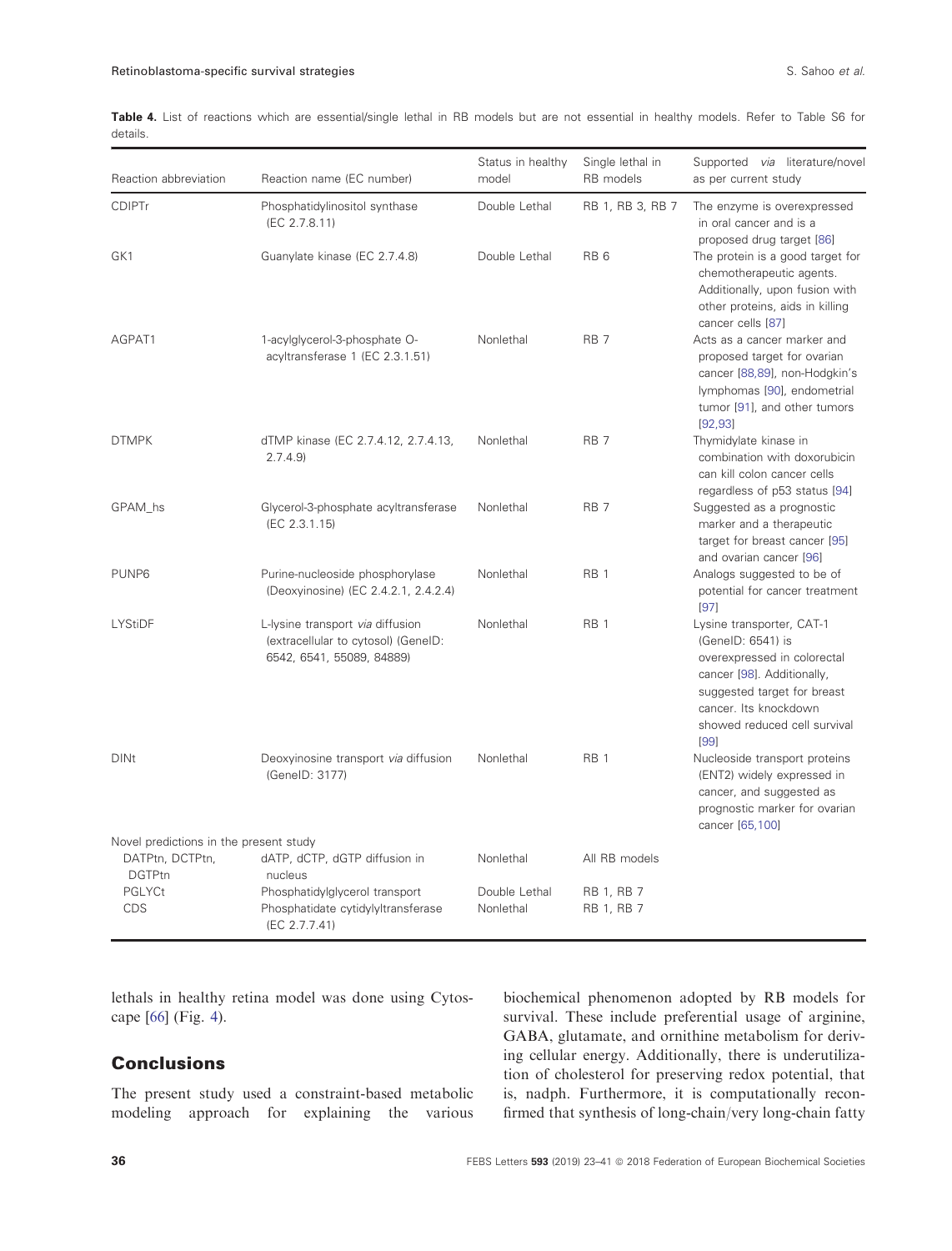<span id="page-14-0"></span>acids can be used for identification of RB types. The current study also utilizes experimental data from RBspecific metabolic secretion profiles with respect to amino acid and nucleosides and proposes novel lipid class of metabolites. Single synthetic lethals that hold potential for developing novel drug targets for RB have been proposed for lipid and nucleoside transport proteins. Hence, given large-scale experimental validation of the model predictions, the present work could substantiate novel dimension for cancer research.

# Acknowledgements

This work was supported by DST-INSPIRE Faculty award, Department of Science and Technology, India (DST/INSPIRE/04/2015/000036) to SS, and Department of Biotechnology, India Programme support for Research on Retinoblastoma (BT/01/CEIB/11/V/16) to SK and SL, DST-SERB (EMR/2015/00607) to SL.

# Author contributions

SS and SE conceived the idea and designed the experiments. SS and RKRK developed and curated the tumor and retina models. OM and KR performed the synthetic lethality study. VK, PR, KSu, and SG handled the tissue samples. KSi performed the bioinformatics on the RNAseq data. BN and WM performed Mass spectroscopy. SS, SE, and RKRK wrote the manuscript.

# References

- 1 Winkler BS (1983) The intermediary metabolism of the retina: biochemical and functional aspects. American Academy of Ophthalmology, San Francisco, CA.
- 2 Knudson AG Jr (1971) Mutation and cancer: statistical study of retinoblastoma. Proc Natl Acad Sci USA 68, 820–823.
- 3 Seregard S, Lundell G, Svedberg H and Kivela T (2004) Incidence of retinoblastoma from 1958 to 1998 in Northern Europe: advantages of birth cohort analysis. Ophthalmology 111, 1228–1232.
- 4 Broaddus E, Topham A and Singh AD (2009) Incidence of retinoblastoma in the USA: 1975-2004. Br J Ophthalmol 93, 21–23.
- 5 Dimaras H, Kimani K, Dimba EA, Gronsdahl P, White A, Chan HS and Gallie BL (2012) Retinoblastoma. Lancet 379, 1436–1446.
- 6 Leander C, Fu LC, Pena A, Howard SC, Rodriguez-Galindo C, Wilimas JA, Ribeiro RC and Haik B (2007) Impact of an education program on late diagnosis of retinoblastoma in Honduras. Pediatr Blood Cancer 49, 817–819.
- 7 Nyamori JM, Kimani K, Njuguna MW and Dimaras H (2012) The incidence and distribution of retinoblastoma in Kenya. Br J Ophthalmol 96, 141–143.
- 8 Moll AC, Imhof SM, Bouter LM and Tan KE (1997) Second primary tumors in patients with retinoblastoma. A review of the literature. Ophthalmic Genet 18, 27–34.
- 9 Shields CL, Kaliki S, Al-Dahmash S, Rojanaporn D, Leahey A, Griffin G, Jabbour P and Shields JA (2013) Management of advanced retinoblastoma with intravenous chemotherapy then intra-arterial chemotherapy as alternative to enucleation. Retina 33, 2103–2109.
- 10 Ortiz MV and Dunkel IJ (2016) Retinoblastoma. J Child Neurol 31, 227–236.
- 11 Lang P, Kim JW, McGovern K, Reid MW, Subramanian K, Murphree AL and Berry JL (2018) Porous orbital implant after enucleation in retinoblastoma patients: indications and complications. Orbit, 1–6. [https://doi.org/10.1080/01676830.2018.](https://doi.org/10.1080/01676830.2018.1440605) [1440605](https://doi.org/10.1080/01676830.2018.1440605)
- 12 Friedman DN, Chou JF, Oeffinger KC, Kleinerman RA, Ford JS, Sklar CA, Li Y, McCabe MS, Robison LL, Marr BP et al. (2016) Chronic medical conditions in adult survivors of retinoblastoma: results of the Retinoblastoma Survivor Study. Cancer 122, 773–781.
- 13 Seth R, Singh A, Guru V, Chawla B, Pathy S and Sapra S (2017) Long-term follow-up of retinoblastoma survivors: experience from India. South Asian J Cancer 6, 176–179.
- 14 Kohe S, Brundler MA, Jenkinson H, Parulekar M, Wilson M, Peet AC and McConville CM (2015) Metabolite profiling in retinoblastoma identifies novel clinicopathological subgroups. Br J Cancer 113, 1216–1224.
- 15 Thiele I and Palsson BO (2010) A protocol for generating a high-quality genome-scale metabolic reconstruction. Nat Protoc 5, 93–121.
- 16 Duarte NC, Becker SA, Jamshidi N, Thiele I, Mo ML, Vo TD, Srivas R and Palsson BO (2007) Global reconstruction of the human metabolic network based on genomic and bibliomic data. Proc Natl Acad Sci USA 104, 1777–1782.
- 17 Thiele I, Swainston N, Fleming RM, Hoppe A, Sahoo S, Aurich MK, Haraldsdottir H, Mo ML, Rolfsson O, Stobbe MD et al. (2013) A community-driven global reconstruction of human metabolism. Nat Biotechnol 31, 419–425.
- 18 Brunk E, Sahoo S, Zielinski DC, Altunkaya A, Dräger A, Mih N, Gatto F, Nilsson A, Preciat Gonzalez GA, Aurich MK et al. (2018) Recon3D enables a threedimensional view of gene variation in human metabolism. Nat Biotechnol 36, 272–281.
- 19 Aurich MK and Thiele I (2016) Computational modeling of human metabolism and its application to systems biomedicine. Methods Mol Biol 1386, 253–281.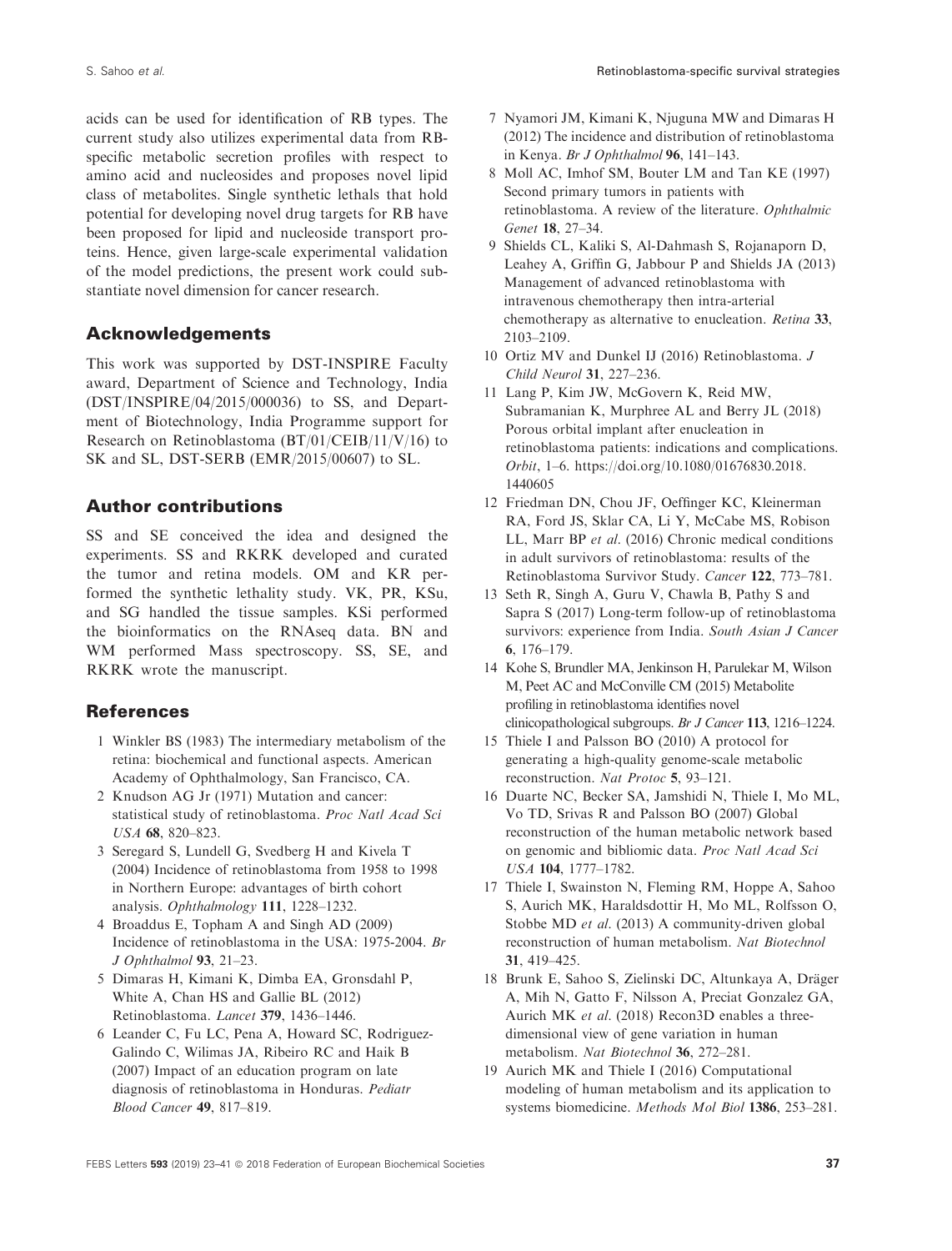- <span id="page-15-0"></span>20 Bordbar A and Palsson BO (2011) Using the reconstructed genome-scale human metabolic network to study physiology and pathology. J Intern Med 271, 131–141.
- 21 Yizhak K, Chaneton B, Gottlieb E and Ruppin E (2015) Modeling cancer metabolism on a genome scale. Mol Syst Biol 11, 817.
- 22 Robaina Estevez S and Nikoloski Z (2014) Generalized framework for context-specific metabolic model extraction methods. Front Plant Sci 5, 491.
- 23 Aurich MK, Fleming RMT and Thiele I (2017) A systems approach reveals distinct metabolic strategies among the NCI-60 cancer cell lines. PLoS Comput Biol 13, e1005698.
- 24 Folger O, Jerby L, Frezza C, Gottlieb E, Ruppin E and Shlomi T (2011) Predicting selective drug targets in cancer through metabolic networks. Mol Syst Biol 7, 501.
- 25 Lewis NE and Abdel-Haleem AM (2013) The evolution of genome-scale models of cancer metabolism. Front Physiol 4, 237.
- 26 Kaelin WG Jr (2005) The concept of synthetic lethality in the context of anticancer therapy. Nat Rev Cancer 5, 689–698.
- 27 Nijman SM (2011) Synthetic lethality: general principles, utility and detection using genetic screens in human cells. FEBS Lett 585, 1-6.
- 28 O'Neil NJ, Bailey ML and Hieter P (2017) Synthetic lethality and cancer. Nat Rev Genet 18, 613–623.
- 29 Apaolaza I, San Jose-Eneriz E, Tobalina L, Miranda E, Garate L, Agirre X, Prosper F and Planes FJ (2017) An in-silico approach to predict and exploit synthetic lethality in cancer metabolism. Nat Commun 8, 459.
- 30 Frezza C, Zheng L, Folger O, Rajagopalan KN, MacKenzie ED, Jerby L, Micaroni M, Chaneton B, Adam J, Hedley A et al. (2011) Haem oxygenase is synthetically lethal with the tumour suppressor fumarate hydratase. Nature 477, 225–228.
- 31 Langmead B and Salzberg SL (2012) Fast gapped-read alignment with Bowtie 2. Nat Methods 9, 357–359.
- 32 Kim D, Langmead B and Salzberg SL (2015) HISAT: a fast spliced aligner with low memory requirements. Nat Methods 12, 357–360.
- 33 Trapnell C, Roberts A, Goff L, Pertea G, Kim D, Kelley DR, Pimentel H, Salzberg SL, Rinn JL and Pachter L (2012) Differential gene and transcript expression analysis of RNA-seq experiments with TopHat and Cufflinks. Nat Protoc 7, 562–578.
- 34 Anders S, McCarthy DJ, Chen Y, Okoniewski M, Smyth GK, Huber W and Robinson MD (2013) Count-based differential expression analysis of RNA sequencing data using R and Bioconductor. Nat Protoc 8, 1765–1786.
- 35 Chang RL, Xie L, Bourne PE and Palsson BO (2010) Drug off-target effects predicted using structural analysis in the context of a metabolic network model. PLoS Comput Biol 6, e1000938.
- 36 Shlomi T, Cabili MN, Herrgard MJ, Palsson BO and Ruppin E (2008) Network-based prediction of human tissue-specific metabolism. Nat Biotechnol 26, 1003– 1010.
- 37 Vlassis N, Pacheco MP and Sauter T (2014) Fast reconstruction of compact context-specific metabolic network models. PLoS Comput Biol 10, e1003424.
- 38 Jerby L, Shlomi T and Ruppin E (2010) Computational reconstruction of tissue-specific metabolic models: application to human liver metabolism. Mol Syst Biol 6, 401.
- 39 Black MB, Parks BB, Pluta L, Chu TM, Allen BC, Wolfinger RD and Thomas RS (2014) Comparison of microarrays and RNA-seq for gene expression analyses of dose-response experiments. Toxicol Sci 137, 385– 403.
- 40 Andersen ME, Cruzan G, Black MB, Pendse SN, Dodd D, Bus JS, Sarang SS, Banton MI, Waites R and McMullen PD (2017) Assessing molecular initiating events (MIEs), key events (KEs) and modulating factors (MFs) for styrene responses in mouse lungs using whole genome gene expression profiling following 1-day and multi-week exposures. Toxicol Appl Pharmacol 335, 28–40.
- 41 Opdam S, Richelle A, Kellman B, Li S, Zielinski DC and Lewis NE (2017) A systematic evaluation of methods for Tailoring Genome-Scale metabolic models. Cell Syst 4, 318–329.e6.
- 42 Scammon RE and Armstrong EL (1925) On the growth of the human eyeball and optic nerve. J Comp Neurol 38, 165–219.
- 43 Orth JD, Thiele I and Palsson BO (2010) What is flux balance analysis? Nat Biotechnol 28, 245–248.
- 44 Sahoo S and Thiele I (2013) Predicting the impact of diet and enzymopathies on human small intestinal epithelial cells. Hum Mol Genet 22, 2705–2722.
- 45 Gudmundsson S and Thiele I (2010) Computationally efficient flux variability analysis. BMC Bioinformatics 11, 489.
- 46 Schellenberger J, Que R, Fleming RM, Thiele I, Orth JD, Feist AM, Zielinski DC, Bordbar A, Lewis NE, Rahmanian S et al. (2011) Quantitative prediction of cellular metabolism with constraint-based models: the COBRA Toolbox v2.0. Nat Protoc 6, 1290–1307.
- 47 Nicolay BN, Gameiro PA, Tschöp K, Korenjak M, Heilmann AM, Asara JM, Stephanopoulos G, Iliopoulos O and Dyson NJ (2013) Loss of RBF1 changes glutamine catabolism. Genes Dev 27, 182–196.
- 48 Pratapa A, Balachandran S and Raman K (2015) Fast-SL: an efficient algorithm to identify synthetic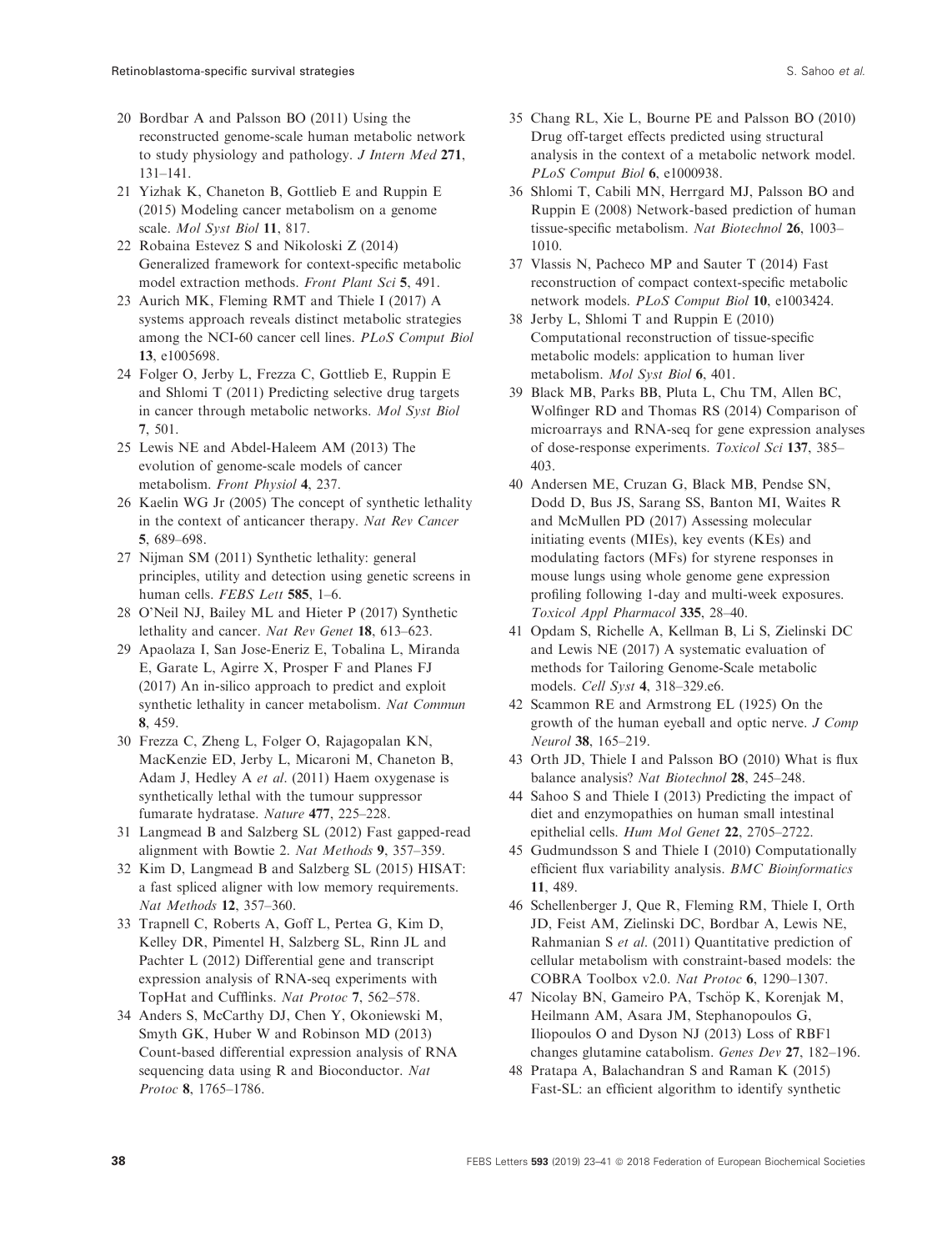<span id="page-16-0"></span>lethal sets in metabolic networks. Bioinformatics 31, 3299–3305.

- 49 Fliesler SJ and Anderson RE (1983) Chemistry and metabolism of lipids in the vertebrate retina. Prog Lipid Res 22, 79–131.
- 50 Santos CR and Schulze A (2012) Lipid metabolism in cancer. FEBS J 279, 2610–2623.
- 51 Rao GN and Cotlier E (1984) Urea cycle enzymes in retina, ciliary body-iris, lens and senile cataracts. Exp Eye Res 39, 483–495.
- 52 Dillon BJ, Prieto VG, Curley SA, Ensor CM, Holtsberg FW, Bomalaski JS and Clark MA (2004) Incidence and distribution of argininosuccinate synthetase deficiency in human cancers: a method for identifying cancers sensitive to arginine deprivation. Cancer 100, 826–833.
- 53 Nagamani SC and Erez A (2016) A metabolic link between the urea cycle and cancer cell proliferation. Mol Cell Oncol 3, e1127314.
- 54 Delage B, Fennell DA, Nicholson L, McNeish I, Lemoine NR, Crook T and Szlosarek PW (2010) Arginine deprivation and argininosuccinate synthetase expression in the treatment of cancer. Int J Cancer 126, 2762–2772.
- 55 Stasyk OV, Boretsky YR, Gonchar MV and Sibirny AA (2015) Recombinant arginine-degrading enzymes in metabolic anticancer therapy and bioanalytics. Cell Biol Int 39, 246–252.
- 56 Wheatley DN (2004) Controlling cancer by restricting arginine availability–arginine-catabolizing enzymes as anticancer agents. Anticancer Drugs 15, 825–833.
- 57 Brown DN, Caffa I, Cirmena G, Piras D, Garuti A, Gallo M, Alberti S, Nencioni A, Ballestrero A and Zoppoli G (2016) Squalene epoxidase is a bona fide oncogene by amplification with clinical relevance in breast cancer. Sci Rep 6, 19435.
- 58 Maione F, Oliaro-Bosso S, Meda C, Di Nicolantonio F, Bussolino F, Balliano G, Viola F and Giraudo E (2015) The cholesterol biosynthesis enzyme oxidosqualene cyclase is a new target to impair tumour angiogenesis and metastasis dissemination. Sci Rep 5, 9054.
- 59 Bui BV, Hu RG, Acosta ML, Donaldson P, Vingrys AJ and Kalloniatis M (2009) Glutamate metabolic pathways and retinal function. J Neurochem 111, 589– 599.
- 60 Lake N (1994) Taurine and GABA in the rat retina during postnatal development. Vis Neurosci 11, 253– 260.
- 61 Young SZ and Bordey A (2009) GABA's control of stem and cancer cell proliferation in adult neural and peripheral niches. Physiology (Bethesda) 24, 171–185.
- 62 Rao GN and Cotlier E (1984) Ornithine deltaaminotransferase activity in retina and other tissues. Neurochem Res 9, 555–562.
- 63 Yamashita Y, Nishiumi S, Kono S, Takao S, Azuma T and Yoshida M (2017) Differences in elongation of very long chain fatty acids and fatty acid metabolism between triple-negative and hormone receptor-positive breast cancer. BMC Cancer 17, 589.
- 64 Muranaka H, Hayashi A, Minami K, Kitajima S, Kohno S, Nishimoto Y, Nagatani N, Suzuki M, Kulathunga LAN, Sasaki N et al. (2017) A distinct function of the retinoblastoma protein in the control of lipid composition identified by lipidomic profiling. Oncogenesis 6, e350.
- 65 Farre X, Guillén-Gómez E, Sánchez L, Hardisson D, Plaza Y, Lloberas J, Casado FJ, Palacios J and Pastor-Anglada M (2004) Expression of the nucleoside-derived drug transporters hCNT1, hENT1 and hENT2 in gynecologic tumors. Int J Cancer 112, 959–966.
- 66 Shannon P, Markiel A, Ozier O, Baliga NS, Wang JT, Ramage D, Amin N, Schwikowski B and Ideker T (2003) Cytoscape: a software environment for integrated models of biomolecular interaction networks. Genome Res 13, 2498–2504.
- 67 Fliesler SJ and Keller RK (1997) Isoprenoid metabolism in the vertebrate retina. Int J Biochem Cell Biol 29, 877–894.
- 68 Fliesler SJ and Bretillon L (2010) The ins and outs of cholesterol in the vertebrate retina. J Lipid Res 51, 3399–3413.
- 69 Ripps H and Shen W (2012) Review: taurine: a "very essential" amino acid. Mol Vis 18, 2673–2686.
- 70 Lin CT, Song GX and Wu JY (1985) Ultrastructural demonstration of L-glutamate decarboxylase and cysteinesulfinic acid decarboxylase in rat retina by immunocytochemistry. Brain Res 331, 71–80.
- 71 Lin CT, Li HZ and Wu JY (1983) Immunocytochemical localization of L-glutamate decarboxylase, gamma-aminobutyric acid transaminase, cysteine sulfinic acid decarboxylase, aspartate aminotransferase and somatostatin in rat retina. Brain Res 270, 273–283.
- 72 Ganea E and Harding JJ (2006) Glutathione-related enzymes and the eye. Curr Eye Res 31, 1–11.
- 73 Fujii T, Mori K, Takahashi Y, Taniguchi N, Tonosaki A, Yamashita H and Fujii J (2001) Immunohistochemical study of glutathione reductase in rat ocular tissues at different developmental stages. Histochem J 33, 267–272.
- 74 Lu SC, Bao Y, Huang ZZ, Sarthy VP and Kannan R (1999) Regulation of gamma-glutamylcysteine synthetase subunit gene expression in retinal Muller cells by oxidative stress. Invest Ophthalmol Vis Sci 40, 1776–1782.
- 75 Naash MI and Anderson RE (1989) Glutathionedependent enzymes in intact rod outer segments. Exp Eye Res 48, 309–318.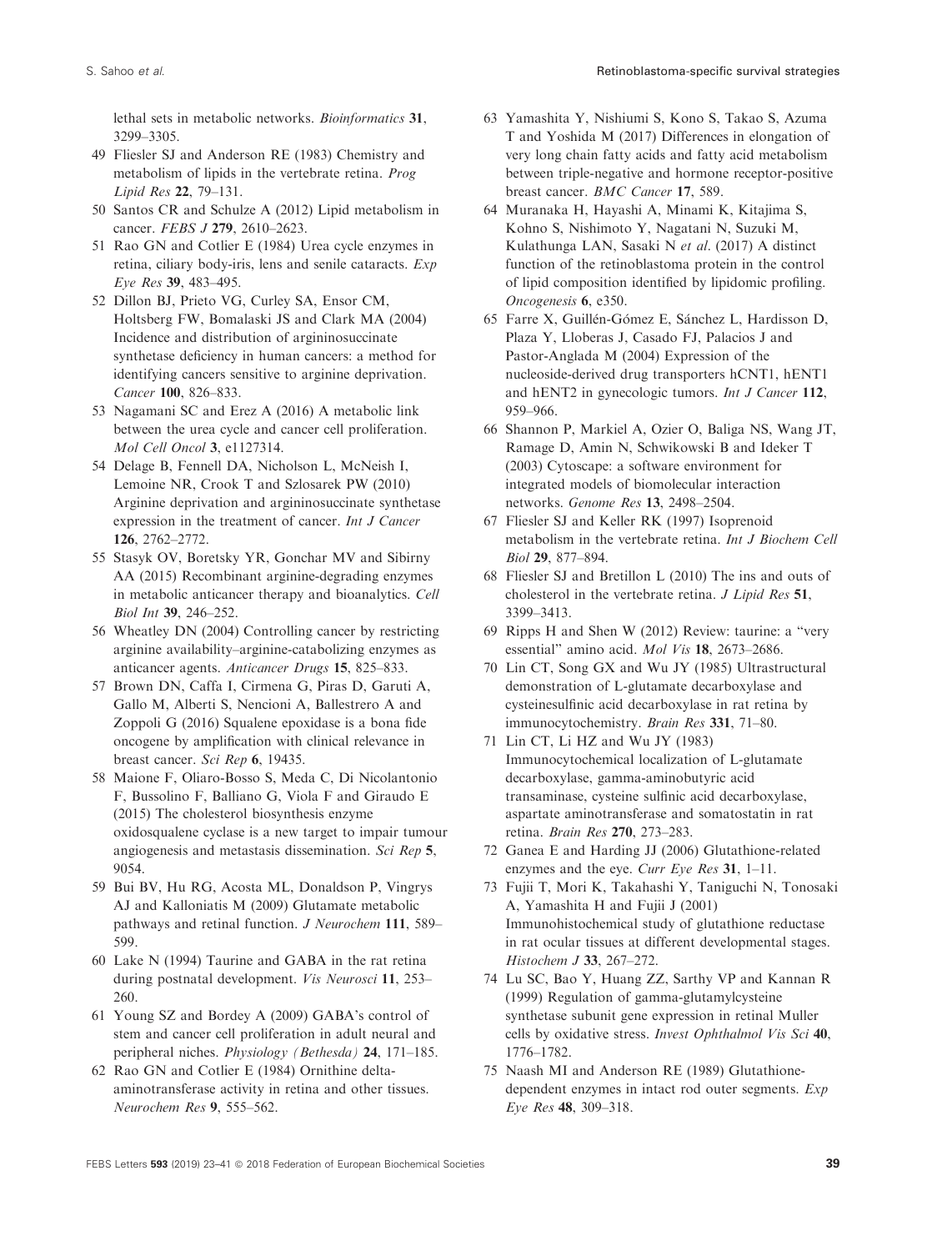- <span id="page-17-0"></span>76 Naash MI, Nielsen JC and Anderson RE (1988) Regional distribution of glutathione peroxidase and Glutathione-S-transferase in adult and premature human retinas. Invest Ophthalmol Vis Sci 29, 149–152.
- 77 Atalla L, Fernandez MA and Rao NA (1987) Immunohistochemical localization of catalase in ocular tissue. Curr Eye Res 6, 1181–1187.
- 78 Armstrong D, Siakotos A, Koppang N and Connole E (1978) Studies on the retina and the pigment epithelium in hereditary canine ceroid lipofuscinosis, I. The distribution of enzymes in the whole retina and pigment epithelium. Invest Ophthalmol Vis Sci 17, 608– 617.
- 79 Ogawa T, Ohira A and Amemiya T (1997) Manganese and copper-zinc superoxide dismutases in the developing rat retina. Acta Histochem 99, 1–12.
- 80 Kiser PD, Golczak M, Maeda A and Palczewski K (2012) Key enzymes of the retinoid (visual) cycle in vertebrate retina. Biochim Biophys Acta 1821, 137–151.
- 81 Newsome DA, Fletcher RT and Chader GJ (1980) Cyclic nucleotides vary by area in the retina and pigmented epithelium of the human and monkey. Invest Ophthalmol Vis Sci 19, 864–869.
- 82 Martinasevic MK, Green MD, Baron J and Tephly TR (1996) Folate and 10-formyltetrahydrofolate dehydrogenase in human and rat retina: relation to methanol toxicity. Toxicol Appl Pharmacol 141, 373–381.
- 83 Davanger S, Ottersen OP and Storm-Mathisen J (1991) Glutamate, GABA, and glycine in the human retina: an immunocytochemical investigation. J Comp Neurol 311, 483–494.
- 84 Bernard M, Donohue SJ and Klein DC (1995) Human hydroxyindole-O-methyltransferase in pineal gland, retina and Y79 retinoblastoma cells. Brain Res 696, 37–48.
- 85 Rao GN and Cotlier E (1985) The enzymatic activities of GTP cyclohydrolase, sepiapterin reductase, dihydropteridine reductase and dihydrofolate reductase; and tetrahydrobiopterin content in mammalian ocular tissues and in human senile cataracts. Comp Biochem Physiol B 80, 61–66.
- 86 Kaur J, Sawhney M, Dattagupta S, Shukla NK, Srivastava A and Ralhan R (2010) Clinical significance of phosphatidyl inositol synthase overexpression in oral cancer. BMC Cancer 10, 168.
- 87 Willmon CL, Krabbenhoft E and Black ME (2006) A guanylate kinase/HSV-1 thymidine kinase fusion protein enhances prodrug-mediated cell killing. Gene Ther 13, 1309–1312.
- 88 Niesporek S, Denkert C, Weichert W, Köbel M, Noske A, Sehouli J, Singer JW, Dietel M and Hauptmann S (2005) Expression of lysophosphatidic acid acyltransferase beta (LPAAT-beta) in ovarian carcinoma: correlation with tumour grading and prognosis. Br J Cancer 92, 1729–1736.
- 89 Diefenbach CS, Soslow RA, Iasonos A, Linkov I, Hedvat C, Bonham L, Singer J, Barakat RR, Aghajanian C and Dupont J (2006) Lysophosphatidic acid acyltransferase-beta (LPAAT-beta) is highly expressed in advanced ovarian cancer and is associated with aggressive histology and poor survival. Cancer 107, 1511–1519.
- 90 Pagel JM, Laugen C, Bonham L, Hackman RC, Hockenbery DM, Bhatt R, Hollenback D, Carew H, Singer JW and Press OW (2005) Induction of apoptosis using inhibitors of lysophosphatidic acid acyltransferase-beta and anti-CD20 monoclonal antibodies for treatment of human non-Hodgkin's lymphomas. Clin Cancer Res 11, 4857–4866.
- 91 Springett GM, Bonham L, Hummer A, Linkov I, Misra D, Ma C, Pezzoni G, Di Giovine S, Singer J, Kawasaki H et al. (2005) Lysophosphatidic acid acyltransferase-beta is a prognostic marker and therapeutic target in gynecologic malignancies. Cancer Res 65, 9415–9425.
- 92 Coon M, Ball A, Pound J, Ap S, Hollenback D, White T, Tulinsky J, Bonham L, Morrison DK, Finney R et al. (2003) Inhibition of lysophosphatidic acid acyltransferase beta disrupts proliferative and survival signals in normal cells and induces apoptosis of tumor cells. Mol Cancer Ther 2, 1067–1078.
- 93 Hideshima T, Chauhan D, Hayashi T, Podar K, Akiyama M, Mitsiades C, MItsiades N, Gong B, Bonham L, de Vries P et al. (2003) Antitumor activity of lysophosphatidic acid acyltransferase-beta inhibitors, a novel class of agents, in multiple myeloma. Cancer Res 63, 8428–8436.
- 94 Hu CM and Chang ZF (2008) Synthetic lethality by lentiviral short hairpin RNA silencing of thymidylate kinase and doxorubicin in colon cancer cells regardless of the p53 status. Cancer Res 68, 2831–2840.
- 95 Brockmoller SF, Bucher E, Müller BM, Budczies J, Hilvo M, Griffin JL, Oresic M, Kallioniemi O, Iljin K, Loibl S et al. (2012) Integration of metabolomics and expression of glycerol-3-phosphate acyltransferase (GPAM) in breast cancer-link to patient survival, hormone receptor status, and metabolic profiling. J Proteome Res 11, 850–860.
- 96 Marchan R, Büttner B, Lambert J, Edlund K, Glaeser I, Blaszkewicz M, Leonhardt G, Marienhoff L, Kaszta D, Anft M et al. (2017) Glycerol-3-phosphate acyltransferase 1 promotes tumor cell migration and poor survival in ovarian carcinoma. Cancer Res 77, 4589–4601.
- 97 Hebrard C, Dumontet C and Jordheim LP (2009) Development of gene therapy in association with clinically used cytotoxic deoxynucleoside analogues. Cancer Gene Ther 16, 541–550.
- 98 Lu Y, Wang W, Wang J, Yang C, Mao H, Fu X, Wu Y, Cai J, Han J, Xu Z et al. (2013) Overexpression of arginine transporter CAT-1 is associated with